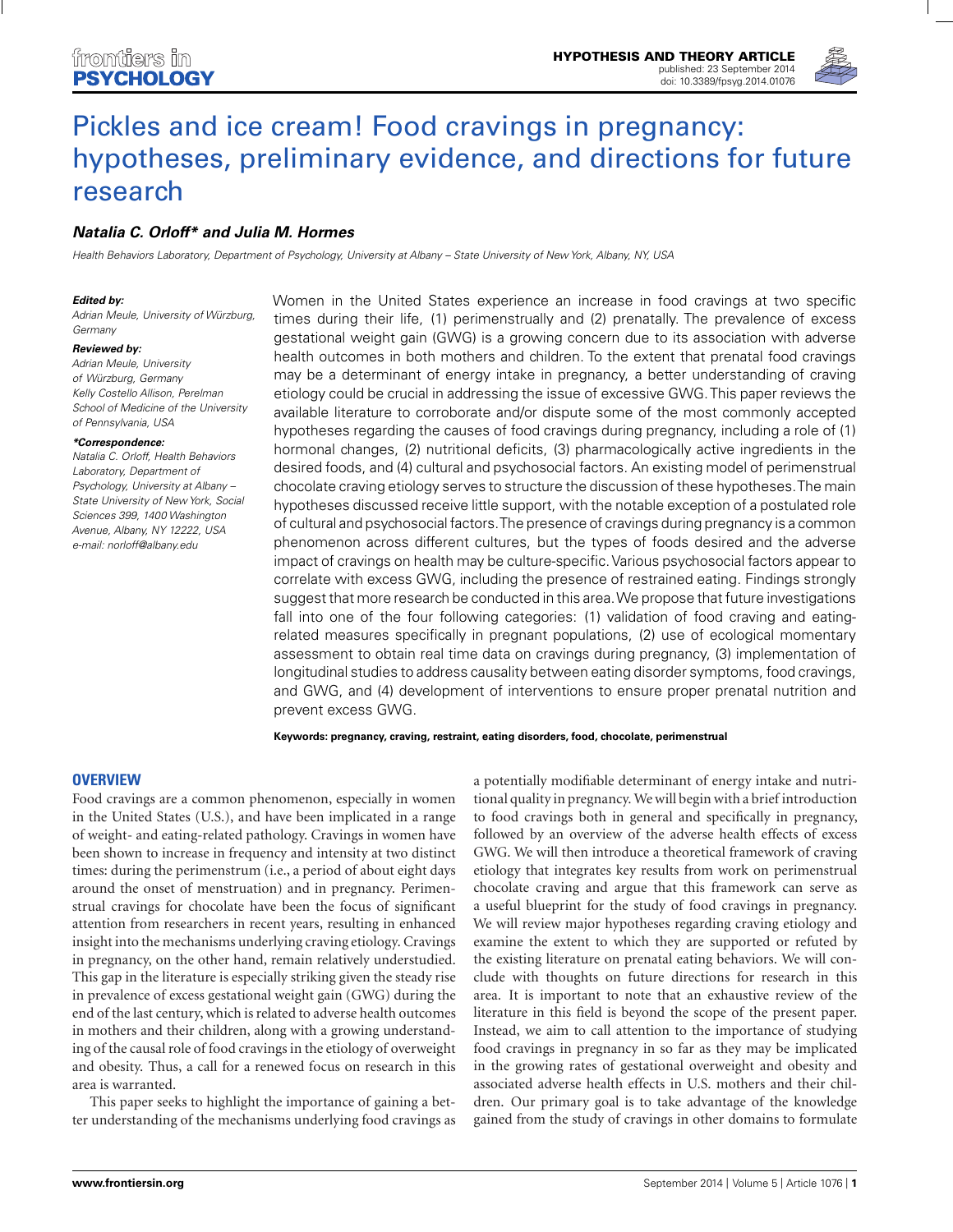testable hypotheses about the underlying causes of food cravings in pregnancy.

## **FOOD CRAVINGS: AN INTRODUCTION**

Food cravings are strong urges for foods that are more specific than mere hunger and very difficult to resist [\(Gendall et al.](#page-11-0), [1997;](#page-11-0) [Pelchat, 2002;](#page-13-0) [Hormes and Rozin](#page-11-0), [2010\)](#page-11-0). Food cravings are a common phenomenon, at least in some areas of the world. Between 68 and 97% of college-aged men and women in North America report ever having experienced a craving for a specific type of food [\(Weingarten and Elston, 1990;](#page-14-0) [Zellner et al.](#page-14-0), [1999](#page-14-0)). It is tempting to think of food cravings as far less harmful than strong urges for alcohol, tobacco, and other drugs, which are known to trigger relapse and interfere with successful abstinence from substance use [\(Bottlender and Soyka](#page-10-0), [2004;](#page-10-0) [Sinha et al.,](#page-13-0) [2006;](#page-13-0) [Ferguson and Shiffman](#page-11-0), [2009;](#page-11-0) [Evren et al., 2012\)](#page-11-0). However, a growing body of research now points to a significant role of food cravings in the development and maintenance of eating- and weight-related pathology, including overweight, obesity, bulimia nervosa, binge eating disorder, and failure to sustain weight losses [\(Gendall et al., 1997;](#page-11-0) [Lafay et al., 2001;](#page-12-0) [Lowe, 2003;](#page-12-0) Lowe and Levine, [2005;](#page-12-0) [Forman et al., 2007](#page-11-0); [Vander Wal et al., 2007](#page-13-0)). For example, food cravings have been identified not only as reliable predictors of subsequent consumption of the desired food [\(Forman et al., 2007\)](#page-11-0), but also as potential triggers for episodes of binge eating, especially in bulimic and overweight individuals [\(Bjoervell et al., 1985](#page-10-0); [Kales](#page-12-0), [1990](#page-12-0)). In spite of a steadily growing number of studies in this field, the exact mechanisms underlying the etiology of food cravings have yet to be elucidated. There has been a recent increase in efforts to develop interventions targeting food cravings and studies have tested the efficacy of d[iverse approaches, including brief guided imagery \(](#page-11-0)Hamilton et al., [2013\)](#page-11-0), use of self-help manuals [\(Rodriguez-Martin et al.,](#page-13-0) [2013\)](#page-13-0)[, acceptance based strategies](#page-10-0) [\(Forman et al.](#page-11-0)[,](#page-10-0) [2007;](#page-11-0) Alberts et al., [2010](#page-10-0)), and biofeedback [\(Meule et al., 2012](#page-12-0)) in preventing or reducing food cravings. It should be noted that most of these interventions were developed specifically for individuals who identify as strong cravers [\(Meule et al., 2012\)](#page-12-0), non-clinical populations [\(Forman et al.](#page-11-0), [2007](#page-11-0); [Hamilton et al.](#page-11-0), [2013](#page-11-0)), or those enrolled in weight loss trials [\(Batra et al., 2013\)](#page-10-0). More work to test the efficacy of these interventions specifically in clinical populations is warranted.

The prevalence and nature of food cravings varies significantly depending on the geographic region under investigation [\(Hormes and Rozin](#page-11-0), [2010;](#page-11-0) [Hormes](#page-11-0), [2014\)](#page-11-0). Food cravings seem to be most commonly reported by individuals in North America and chocolate has consistently been found to be the most commonl[y craved food in the U.S.](#page-12-0) [\(Rozin et al.](#page-13-0)[,](#page-12-0) [1991](#page-13-0)[;](#page-12-0) Osman and Sobal, [2006](#page-12-0)). Within the U.S., the type, frequency, and intensity of reported food cravings vary markedly by demographic characteristics. Younger individuals are more likely to experience food cravings, with prevalence decreasing steadily with age [\(Pelchat](#page-13-0), [1997](#page-13-0)). Women primarily report strong urges to consume sweets, while men typically crave savory foods, especially when stressed [\(Zellner et al., 1999,](#page-14-0) [2007\)](#page-14-0). Women in the U.S. are twice as likely to experience cravings for chocolate as compared to men. This difference in prevalence appears attributable, primarily, to a pronounced increase in chocolate craving frequency and intensity during the perimenstrum, an eight days period beginning about four days prior to the onset of menstruation, for around half of femal[e cravers](#page-11-0) [\(Rozin et al.](#page-13-0)[,](#page-11-0) [1991](#page-13-0)[;](#page-11-0) [Zellner et al., 2004;](#page-14-0) Hormes and Rozin, [2009](#page-11-0)). In addition to the characteristic perimenstrual rise in chocolate craving, it appears that many U.S. women may also expe[rience](#page-13-0) [an](#page-13-0) [increase](#page-13-0) [in](#page-13-0) [food](#page-13-0) [cravings](#page-13-0) [during](#page-13-0) [pregnancy](#page-13-0) [\(](#page-13-0)Pope et al., [1992](#page-13-0)). In spite of a growing interest in the study of mechanisms involved in the etiology of cravings in other domains, food cravings in pregnancy are poorly understood and widespread speculation about their meaning and significance by laypersons and the media stands in stark contrast to a lack of empirical research on the subject.

## **FOOD CRAVINGS IN PREGNANCY**

An estimated 50–90% of U.S. women experience cravings for specific foods during pregnancy [\(Worthington-Roberts et al.](#page-14-0), [1989;](#page-14-0) [Pope et al., 1992\)](#page-13-0). Very few women report food cravings exclusively during pregnancy; most have a history of pregravid cravings for a variety of substances [\(Gendall et al.](#page-11-0), [1997](#page-11-0)). In terms of temporal patterns, it has been reported that food cravings typically emerge by the end of the first trimester. For example, among a sample of 400 white adult women 76% reported craving at least one food item by the 13th week of pregnancy [\(Tierson et al., 1985](#page-13-0)). The most common trajectory of food cravings across gestation shows a peak in frequency and intensity during the second trimester, followed by a subsequent decline as the pregnancy progresses to term [\(Pope et al.](#page-13-0), [1992;](#page-13-0) [Bayley et al.](#page-10-0), [2002;](#page-10-0) [Belzer et al., 2010](#page-10-0)). Research has also consistently documented a significant drop in cravings following delivery [\(Worthington-Roberts et al.](#page-14-0), [1989;](#page-14-0) [Belzer et al.,](#page-10-0) [2010](#page-10-0)).

A 1978 study retrospectively examined prevalence and types of cravings in a group of 250 pregnant women and demonstrated that the most commonly craved items included sweets (i.e., ice cream and candy), dairy, starchy carbohydrates, fruits, vegetables, and fast food [\(Hook, 1978](#page-11-0)). A 1992 survey of pregnant adolescents found frequent reports of cravings for sweets, fruits, fast foods, pickles, ice cream, and pizza [\(Pope et al.](#page-13-0), [1992](#page-13-0)). More recent studies showed similar cravings, with women endorsing a desire for fruit juice, fr[uit, sweets, desserts, dairy, and chocolate \(](#page-11-0)Flaxman and Sherman, [2000;](#page-11-0) [King](#page-12-0), [2000\)](#page-12-0). Prenatal cravings for salty or savory foods are somewhat less commonly reported [\(Hook](#page-11-0), [1978;](#page-11-0) [Pope et al.](#page-13-0), [1992](#page-13-0); [Bayley et al., 2002\)](#page-10-0), with the notable exception of women who experience cravings exclusively during pregnancy [\(Gendall et al.](#page-11-0), [1997](#page-11-0)). This subset of women were found to endorse cravings for savory, rather than sweet foods [\(Gendall et al., 1997](#page-11-0)). Given the lack of current data on the nature of food cravings in pregnancy we recently conducted a small pilot study examining women's posts on pregnancy-related blog websites about the topic of food cravings<sup>1</sup>. Among 200 posts surveyed, the most

<sup>&</sup>lt;sup>1</sup>This study sought to gather information on the types of food cravings currently reported by pregnant women in the U.S. by surveying women's posts on the topic of food cravings on two popular pregnancy-related websites: [www.thebump.com](http://www.thebump.com) an[d www.whattoexpect.com.](http://www.whattoexpect.com) Data were collected in the fall of 2012. We searched the "community" forums on the two websites for the term "craving" and examined responses contained in the first 20 message threads generated by that search, resulting in a sample of 200 unique posts. We excluded search results that were unrelated to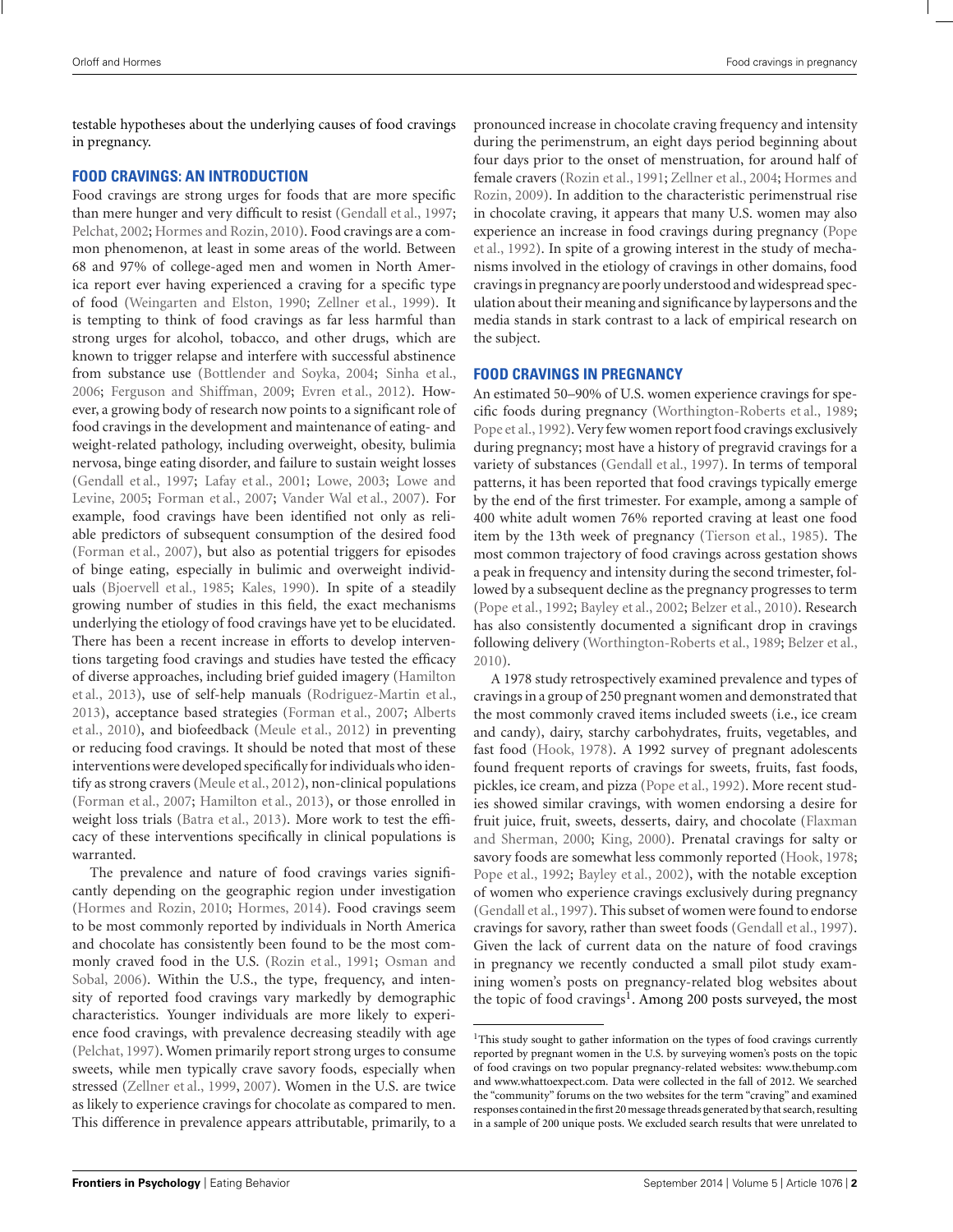<span id="page-2-0"></span>commonly reported cravings were for sweets, calorically dense savory carbohydrates like pizza or chips, animal proteins, and fruits (**Table 1**). Prior research also points to certain temporal patterns in the types of foods craved over the course of pregnancy. Cravings for savory substances appear to be strongest during the first trimester, with a tapering of urges during the later stages of peripartum [\(Belzer et al., 2010\)](#page-10-0). In a large number of women, a preference for sweet foods reaches peak intensity during the second trimester [\(Bowen](#page-10-0), [1992](#page-10-0)). Urges for salty substances tend to emerge later on in pregnancy, with preference for and intake of salty foods increasing in the later stages of gestation in both pregnant adults [\(Bowen](#page-10-0), [1992;](#page-10-0) [Crystal et al.](#page-11-0)[,](#page-13-0) [1999](#page-11-0)[\) and teens \(](#page-13-0)Skinner et al., [1998\)](#page-13-0).

It is important to distinguish food cravings in pregnancy from pica, a condition characterized by (1) persistent eating of non-nutritive substances such as soils and clay (geophagia), ice (pagophagia), and laundry or corn starch (amylophagia; [Anderson](#page-10-0), [2001](#page-10-0); [Corbett et al.](#page-11-0), [2003](#page-11-0)) for a period of at least one month, (2) consumption of non-nutritive substances in a manner that is inappropriate to the developmental level of the individual, and (3) eating of non-nutritive substances that is not part of a culturally supported or socially normative practice (American Psychiatric Association, [2013\)](#page-10-0). The presence of pica is not exclusive to pregnant women and the condition can be diagnosed in non-pregnant individuals of all ages. A number of theories attempting to explain the etiology of pica have been discussed in detail elsewhere [\(Young, 2010\)](#page-14-0) and typically implicate factors such as nutritional deficiencies, a preference for the taste, smell, or texture of the craved substances [\(Cooksey](#page-11-0), [1995](#page-11-0)), or the consumption of non-food items as a coping mechanism to relieve

**Table 1 | Most common cravings (overlapping %) reported by pregnant women (***n* **= 200) posting on popular pregnancy blogs.**

| Rank | <b>Substance Craved</b>                                  | %    |
|------|----------------------------------------------------------|------|
| 1    | Sweets (e.g., chocolate, candy)                          | 25.9 |
| 2    | Carbohydrates, high-calorie, savory (e.g., pizza, chips) | 19.3 |
| 2    | Animal protein (e.g., steak, chicken)                    | 19.3 |
| 4    | Fruit                                                    | 18.8 |
| 5    | Dairy, high-calorie, savory (e.g., cheese, sour cream)   | 17.8 |
| 5    | Carbohydrates, other (e.g., pretzels, cereal)            | 17.8 |
| 7    | Fast food (e.g., Chinese, Mexican, falafel)              | 17.3 |
| 8    | Cold foods (e.g., ice cream, slurpee)                    | 13.2 |
| 9    | Vegetables                                               | 12.2 |
| 10   | Dairy, high-calorie, sweet (e.g., ice cream, milkshakes) | 11.7 |

stress [\(Mills, 2007](#page-12-0)). Estimates of prevalence of pica in the U.S. vary widely. In our convenience sample of women posting on pregnancy-related websites in the U.S. only  $3.0\%$  ( $n = 6$ ) indicated strong urges for non-food substances, which is consistent with an early study citing prevalence rates of pica around 1.6% [\(Hook](#page-11-0), [1978\)](#page-11-0). However, since then it has been reported that as many as one fifth of women who are considered as having a high-risk pregnancy endorse pica behaviors [\(Mills](#page-12-0), [2007\)](#page-12-0). Pica in pregnancy is more common in certain demographic groups, with relatively higher prevalence in African–Americans, immigrants to the U.S., women living in rural areas, and those that have [a family history of pica](#page-13-0) [\(Horner et al.](#page-12-0)[,](#page-13-0) [1991](#page-12-0)[;](#page-13-0) Thihalolipavan et al., [2013](#page-13-0)). Of note, the practice of consuming non-nutritive substances is thought to be present in a number of different cultures across the world [\(Geissler et al.](#page-11-0), [1999\)](#page-11-0) and the consumption of non-nutritive substances as part of culture-specific practices has been observed in countries like Kenya where pregnant women were found to eat clay on a regular basis because of b[eliefs about its impact on fertility and reproduction \(](#page-11-0)Geissler et al., [1999\)](#page-11-0).

# **ADVERSE HEALTH EFFECTS OF EXCESS GESTATIONAL WEIGHT GAIN**

Food intake in pregnancy has been the focus of increasing attention from researchers, health care providers, and policy makers alike due in part to a growing awareness of the rising prevalence and significant adverse consequences of excess GWG for the health of both mothers and their children. The Institute of Medicine (IOM) defines excess GWG in singleton pregnancies as 35+ pounds in women of normal pre-pregnancy weight, 25+ pounds in overweight women, and 20+ pounds in women who are obese [\(Rasmussen and Yaktine](#page-13-0), [2009\)](#page-13-0). While there are multiple components of GWG, including the weight of the fetus, placenta, and amniotic fluid, much of the variance in weight gained in preg-nancy is accounted for by an increase in fat mass [\(Kaiser et al.](#page-12-0), [2008;](#page-12-0) [Rasmussen and Yaktine](#page-13-0), [2009](#page-13-0)). Despite efforts to combat obesity in the U.S., the prevalence of excess GWG is on the rise: according to the National Research Council (NRC) and the IOM there was a 20–25% increase in U.S. women gaining more than 40 pounds during pregnancy from 1[990](#page-12-0) [to](#page-12-0) [2003](#page-12-0) [\(](#page-12-0)National Research Council and Institute of Medicine, [2007](#page-12-0)), and around half of all pregnancies [currently](#page-12-0) [result](#page-12-0) [in](#page-12-0) [GWG](#page-12-0) [that](#page-12-0) [exceeds](#page-12-0) [IOM](#page-12-0) [guidelines](#page-12-0) [\(](#page-12-0)Oken et al., [2007;](#page-12-0) [Wrotniak et al.](#page-14-0)[,](#page-13-0) [2008;](#page-14-0) [Chu et al., 2009](#page-10-0); Rasmussen and Yaktine, [2009](#page-13-0)).

While maternal underweight and insufficient GWG have long been known to have serious adverse effects on the health and growth of the fetus [\(Ehrenberg et al., 2003;](#page-11-0) [Han et al.](#page-11-0), [2011\)](#page-11-0), excessive gestational weight is emerging as a potentially even greater threat to the health and wellbeing of both women and children [\(Kaiser et al., 2002,](#page-12-0) [2008](#page-12-0)). Excess GWG has been linked to a number of adverse short- and long-term health outcomes in mothers and their offspring [\(Cox and Phelan](#page-11-0), [2008](#page-11-0)), and excess weight is currently among the most common high-risk obstetric conditions [\(Galtier-Dereure et al., 2000\)](#page-11-0). Overweight and obesity are linked to higher rates of cesarean sections and greater cost of obstetric care[\(Galtier-Dereure et al.](#page-11-0)[,](#page-13-0) [2000](#page-11-0)[;](#page-13-0) [Stotland et al.](#page-13-0), [2004;](#page-13-0) Vahratian et al., [2005](#page-13-0)). Additional complications associated with excess GWG

food cravings, as well as posts that prompted women to comment on specific types of cravings (e.g., "Is anyone else craving lemonade?") so as not to skew our results in favor of any one type of food or beverage. We categorized responses according to specific categories (e.g., fast food, prepared dishes, pre-packaged foods) and types of foods (e.g., fruits, vegetables, sweets), as well as certain flavor profiles (e.g., sour, sweet, salty). We also coded responses noting cravings for beverages or non-food substances. In addition, we looked for mentions of specific hypotheses regarding the perceived causes of cravings, efforts to resist cravings, negative affect related to cravings, or the notion that pregnancy may serve as an excuse to consume otherwise forbidden foods.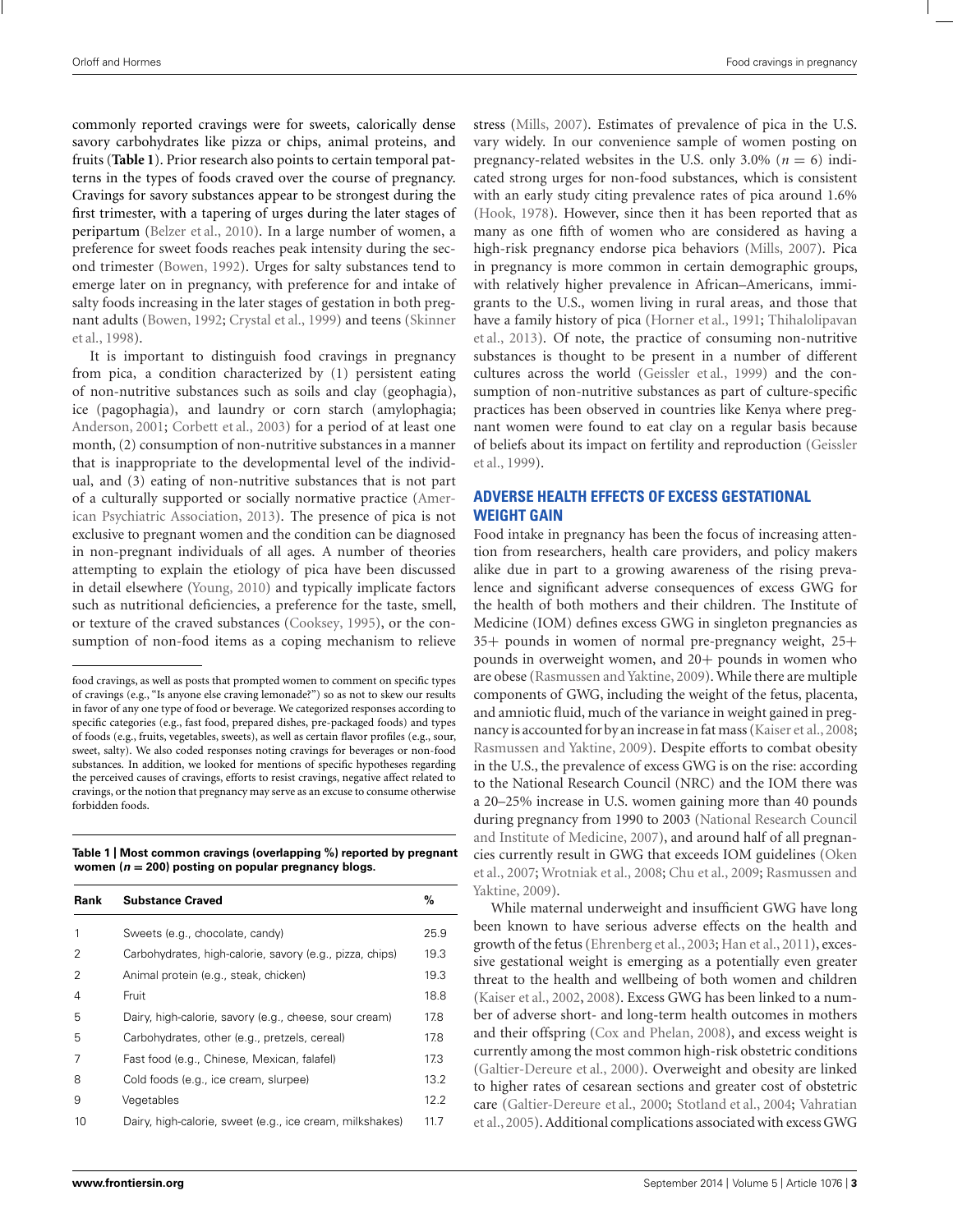have been described in detail [\(Rasmussen and Yaktine](#page-13-0), [2009\)](#page-13-0) and include increased risk of gestational diabetes, hypertension, preeclampsia, delivery complications, perinatal fatality, neural tube defects, neonatal hypoglycemia, and failure to initiate breastfeeding [\(Hilson et al., 1997](#page-11-0), [2006;](#page-11-0) [Galtier-Dereure et al.](#page-11-0), [2000;](#page-11-0) [Kaiser et al.](#page-12-0), [2002,](#page-12-0) [2008;](#page-12-0) [Thorsdottir et al., 2002](#page-13-0)).

By following guidelines for GWG women may be able to avoid excessive postpartum weight retention, which results in greater short- and long-term risk of maternal overweight and obesity [\(Rooney and Schauberger](#page-13-0), [2002;](#page-13-0) [Linne et al.](#page-12-0), [2004](#page-12-0); [Rooney et al.](#page-13-0), [2005;](#page-13-0) [Amorim et al., 2007](#page-10-0); [Nohr et al.](#page-12-0), [2008](#page-12-0)). Interestingly, data suggest that the correlation between inadequate GWG and poor fetal growth is weaker than the relationship between excess weight gain in pregnancy and maternal postpartum weight retention [\(Scholl et al.](#page-13-0), [1995;](#page-13-0) [Kaiser et al., 2002](#page-12-0)). Excess GWG is also a strong predictor of macrosomia [\(Stotland et al., 2004\)](#page-13-0) and overweight/obesity in children and adolescents [\(Oken et al.,2007](#page-12-0),[2010;](#page-12-0) [Wrotniak et al., 2008](#page-14-0)), highlighting the potential impact of excess weight gain in pregnancy on risk for weight-related pathology across the lifespan.

Prior research has sought to identify risk factors for excessive weight gain in pregnant women. A range of physiological variables, such as insulin sensitivity and basal metabolic rate, have been hypothesized to influence GWG [\(Rasmussen and Yaktine,](#page-13-0) [2009\)](#page-13-0). Environmental context, including lack of access to physical spaces for exercise [\(Laraia et al.](#page-12-0), [2007\)](#page-12-0), and sociodemographic variables, such as race/ethnicity [\(Chu et al.](#page-10-0), [2009\)](#page-10-0), higher levels of education [\(Chu et al., 2009\)](#page-10-0), younger age [\(Howie et al., 2003](#page-12-0)), and food insecurity [\(Olson and Strawderman, 2008\)](#page-12-0), have been shown to be at least weakly correlated with an increased risk for excess GWG. For example, white women in the U.S. gain on average 2.0 kg more than their African–American counterparts, which is an increase from a survey conducted at the same hospital three decades prior that showed only a 0.9 kg difference between the two [\(Eastman and Jackson](#page-11-0), [1968](#page-11-0); [Caulfield et al., 1996\)](#page-10-0). Psychosocial factors including depression, anxiety, stress, internal locus of control, and self-esteem have all been found to correlate with excess GWG [\(Abraham et al.](#page-10-0), [1994](#page-10-0); [Clark and Ogden, 1999;](#page-11-0) Gee and Troop, [2003;](#page-11-0) [Hill et al., 2013](#page-11-0)).

There is also preliminary evidence to suggest that food cravings may be an important determinant of prenatal energy intake and risk factor for excess GWG. This assertion is supported in part by a recent study which found that cravings during pregnancy were the only significant predictor of excess GWG in a sample of overweight African–American women [\(Allison et al.,](#page-10-0) [2012\)](#page-10-0). As noted earlier, food cravings are known to lead to an increase in consumption of the desired foods in both the general and certain clinical populations. Research points to a similar effect of food cravings in pregnancy: cravings for sweets, desserts, and chocolates have been shown to result in a general increase in consumption of sugary foods and beverages and overall caloric intake in pregnant women [\(Tierson et al., 1985;](#page-13-0) [Pope et al., 1992;](#page-13-0) [Belzer et al., 2010\)](#page-10-0). In order to be able to target food cravings as a means of preventing or minimizing excess GWG, a better understanding of the mechanisms underlying strong urges for specific foods specifically during pregnancy is critical.

Popular hypotheses regarding the causes of food cravings in pregnancy implicate hormonal fluctuations, changes in sensory perception, maternal and/or fetal nutritional needs and preferences, adaptive mechanisms protecting the fetus from toxins, cultural norms and practices, and cognitive or affective characteristics of the pregnant woman [\(King](#page-12-0), [2000](#page-12-0); [Patil](#page-12-0), [2012](#page-12-0)). In the small pilot study mentioned earlier we sought to gather qualitative information about pregnant women's own beliefs about the meaning and significance of their food cravings. Of the women who posted to the blog websites surveyed, 16.2% (*n* = 32) mentioned a perceived cause for their cravings. Responses varied widely but the more commonly cited hypotheses aligned closely with the existing literature: women speculated about cravings as a reaction to food restrictions (either self-imposed or prescribed by a physician,  $n = 6$ ) or nutritional deficits ( $n = 5$ ). Some postulated that cravings were indicative of the gender of the child  $(n = 5)$  or reflective of the parents' or fetus' food preferences  $(n = 3)$ . A few women thought their cravings were largely due to external cues or triggers  $(n = 3)$  while others saw them as a byproduct of gestational diabetes  $(n = 2)$ , a response to thirst  $(n = 2)$ , a reaction to nausea or morning sickness  $(n = 2)$ , or the result of changes in taste perception brought on by pregnancy  $(n=2)$ .

## **PERIMENSTRUAL CHOCOLATE CRAVING: A BLUEPRINT**

In examining popular hypotheses regarding craving in pregnancy their close resemblance to the theorized causes of perimenstrual chocolate craving is striking. Chocolate, by far the most commonly craved food in the U.S., is unique in many ways: it has a very recognizable smell, high caloric density, and distinctive melt-in-your-mouth feel [\(Rozin et al.](#page-13-0), [1991](#page-13-0); [Hormes,](#page-11-0) [2014](#page-11-0)). The characteristic pattern of cyclically fluctuating chocolate craving in many U.S. women described earlier has motivated a body of research specifically examining perimenstrual chocolate craving. Major findings from this work have previously been summarized in some detail elsewhere [\(Hormes, 2014](#page-11-0)). Accounts regarding the etiology of perimenstrual chocolate craving can be categorized as focusing on biochemical/physiological versus contextual/psychosocial mechanisms. Popular hypotheses attribute craving to cyclic fluctuations in levels of ovarian hormones, pre- and perimenstrual nutritional deficits, and pharmacologically active ingredients in chocolate that serve to alleviate symptoms that arise specifically around the onset of menstruation. More recently, research has shifted toward exploring the role of cultural and psychosocial factors in the emergence of perimenstrual chocolate craving. These parallels suggest that existing research on the causes of perimenstrual chocolate craving may serve as a sort of blueprint for the study of cravings in pregnancy.

We have previously proposed a model that integrates findings regarding the role of contextual and psychosocial factors in craving etiology and provides a conceptual framework for the study of cravings across multiple domains, including food cravings in pregnancy (**[Figure 1](#page-4-0)**; [Hormes, 2014\)](#page-11-0). The model postulates that craving results from ambivalence or a tension between approach (i.e., the desire to indulge) and avoidance (i.e., efforts to restrict consumption) tendencies toward highly palatable foods. It is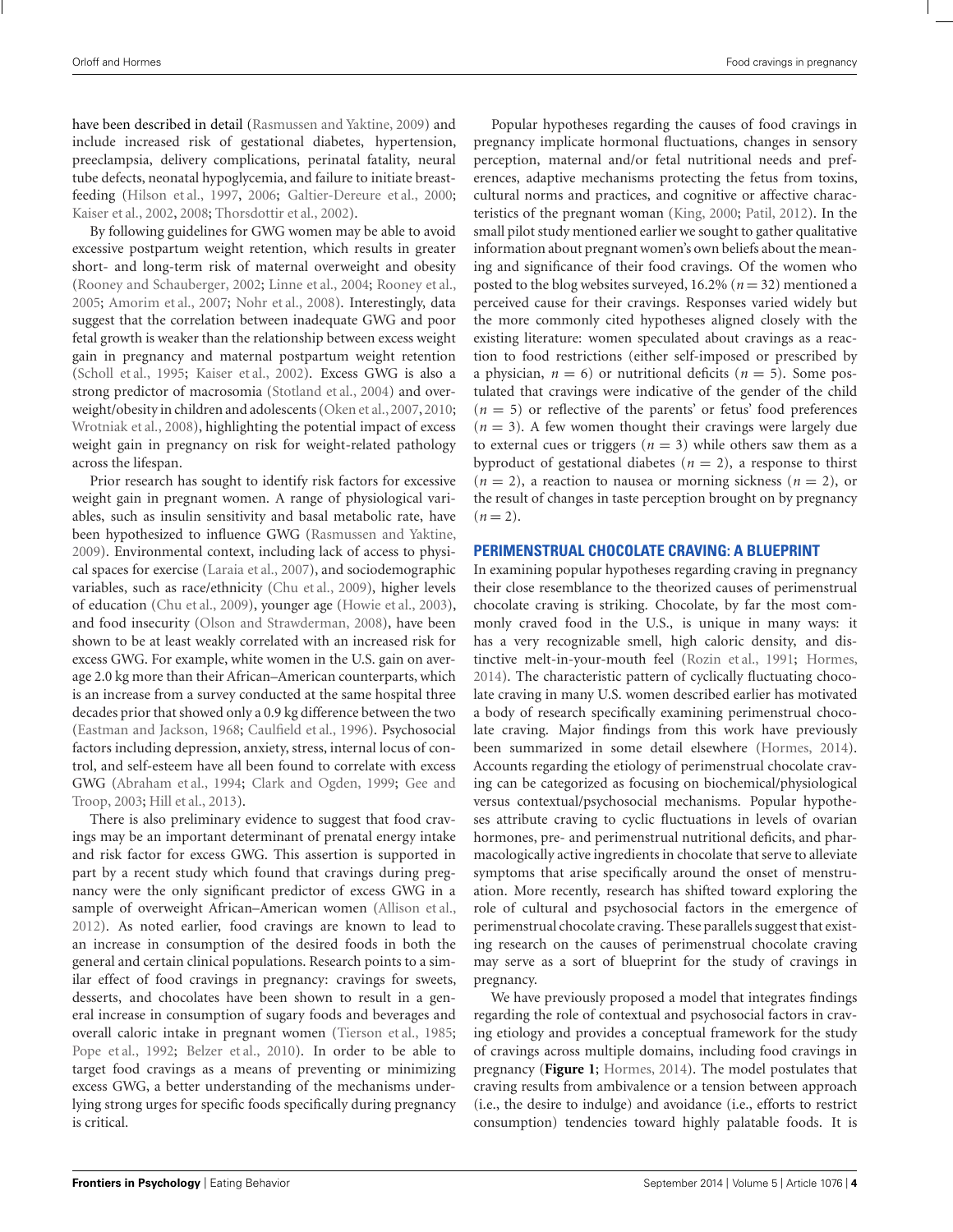<span id="page-4-0"></span>

**FIGURE 1 | Proposed model of craving etiology.** Craving is hypothesized to be due to competing approach-avoidance conflicts brought about by exposure to foods that are perceived as being simultaneously appealing (due to an innate preference for high-calorie, sweet, and fatty foods) and forbidden (due to cultural norms prescribing restrained intake and a thin figure). While most individuals are thought to attempt to resolve the resulting ambivalence in favor of abstinence (represented by the solid lines), pregnancy is hypothesized to be a culturally sanctioned permissive factor, allowing women to circumvent their usual conflicting response and efforts to restrict intake and indulge in foods that they would otherwise avoid, resulting in increased intake and heightened risk for weight gain specifically during pregnancy (represented by the dashed lines).

assumed that most individuals – and U.S. women in particular – seek to resolve this ambivalence in favor of abstinence, thereby *de facto* increasing the likelihood that they will crave the avoided food due to an enhanced salience of relevant cues. The model furthermore proposes that certain culturally defined cues signal occasional permission to break restraint, resulting in episodic consumption (and, potentially, overconsumption) of craved foods. It is hypothesized that in the U.S., both the perimenstrum ("PMS") and pregnancy act as such culturally sanctioned disinhibitors, resulting in the characteristic patterns of increased craving frequency and intensity (and, as a result, consumption) specifically at these times. In other words, contrary to previous models of craving etiology, our model does not consider the perimenstrum and pregnancy a direct *cause* of cravings, but instead views them as a *catalyst* or permissive factor, allowing women to acknowledge and give in to otherwise unacceptable desires for highly palatable foods.

In the remainder of this paper we will examine major hypotheses regarding craving etiology in more detail, starting with a discussion of the role of hormonal, nutritional, and pharmacological factors, followed by an overview of evidence in favor of a role of cultural and psychosocial variables. We will review findings from research on perimenstrual chocolate craving and explore the extent to which the literature on eating behaviors in pregnancy supports or refutes translation of the proposed theoretical model into the domain of food cravings in pregnancy. We will attempt to point to gaps in the literature and outline directions for future research, keeping in mind the ultimate goal of identifying targets for interventions to reduce the prevalence of excess GWG and associated adverse health effects.

# **HYPOTHESIS 1: CRAVING IS CAUSED BY FLUCTUATING LEVELS OF HORMONES**

Given the cyclic nature of perimenstrual chocolate craving, early hypotheses implicated fluctuations in the ovarian hormones estrogen and progesterone in craving etiology. Though initially quite compelling, there is generally a lack of empirical support in favor of this view. Levels of hormones involved in regulating the menstrual cycle are not significantly correlated with changes in the frequency or intensity of craving for chocolate [\(Rodin et al., 1991](#page-13-0)), and premenstrual administration of progesterone was not found to be effective in reducing cravings [\(Michener et al., 1999\)](#page-12-0). A relatively high prevalence of women who continue to crave chocolate after menopause provides additional evidence against a significant causal rol[e](#page-11-0) [of](#page-11-0) [hormonal](#page-11-0) [fluctuations](#page-11-0) [in](#page-11-0) [craving](#page-11-0) [etiology](#page-11-0) [\(](#page-11-0)Hormes and Rozin, [2009](#page-11-0)).

There is a lack of literature examining direct links between fluctuations in hormones and craving frequency and intensity in pregnancy; however, hormones have been implicated in prenatal craving etiology in more indirect ways. Pregnancy significantly alters sensory perception, possibly due to changes in secretion of hormones [\(Kuga et al., 2002](#page-12-0); [Nordin et al., 2004](#page-12-0)). When consuming plant products we ingest so-called "secondary compounds" that serve to fend off the plants' biotic enemies and, coincidentally, give them their distinctive and flavorful aroma. In small quantities these secondary compounds have little adverse – and potentially even beneficial – effects; however, consumed in large quantities they can be allergens, mutagens, carcinogens, teratogens, and abortifacients. Expectant mothers and fetuses may be especially susceptible to these harmful effects and it has been speculated that an increase in taste and olfactory sensitivity may serve to discourage consumption of potentially toxic foods in pregnancy [\(Nordin et al.](#page-12-0), [2004](#page-12-0)), and could also be responsible for changing food preferences and patterns of consumption.

As many as 26% of pregnant women report altered taste sensitivity [\(Nordin et al., 2004](#page-12-0)), and changes in olfactory perception were reported by 65.4% of pregnant women surveyed in one study, with 75% of these women adjusting their dietary habits due to their increased sensitivity to odors [\(Cantoni et al.](#page-10-0), [1999](#page-10-0)). In our pilot study 18.7% of blog posts ( $n = 37$ ) mentioned cravings for foods that were disliked prior to pregnancy. Conversely, a vast majority of pregnant women quit drinking coffee due to a unique aversion to its taste [\(Lawson et al., 2004\)](#page-12-0), possibly driven by an increase in bitter sensitivity [\(Nordin et al.](#page-12-0), [2004](#page-12-0)). Parallels in changes in taste perception and the trajectory of increasing craving intensity during the first trimester [\(Kuga et al., 2002](#page-12-0)) constitute preliminary evidence in favor of a connection between changing sensory perception and food cravings (and, possibly, aversions) in pregnancy, however the exact nature of this link remains to be elucidated. More research is also needed to link known fluctuations in levels of hormones across gestation with reported food cravings.

# **HYPOTHESIS 2: CRAVING IS A RESPONSE TO NUTRITIONAL DEFICITS**

It has been speculated that perimenstrual chocolate craving is caused by a deficiency in certain nutrients that arises around the onset of menstruation and is alleviated by ingredients in the craved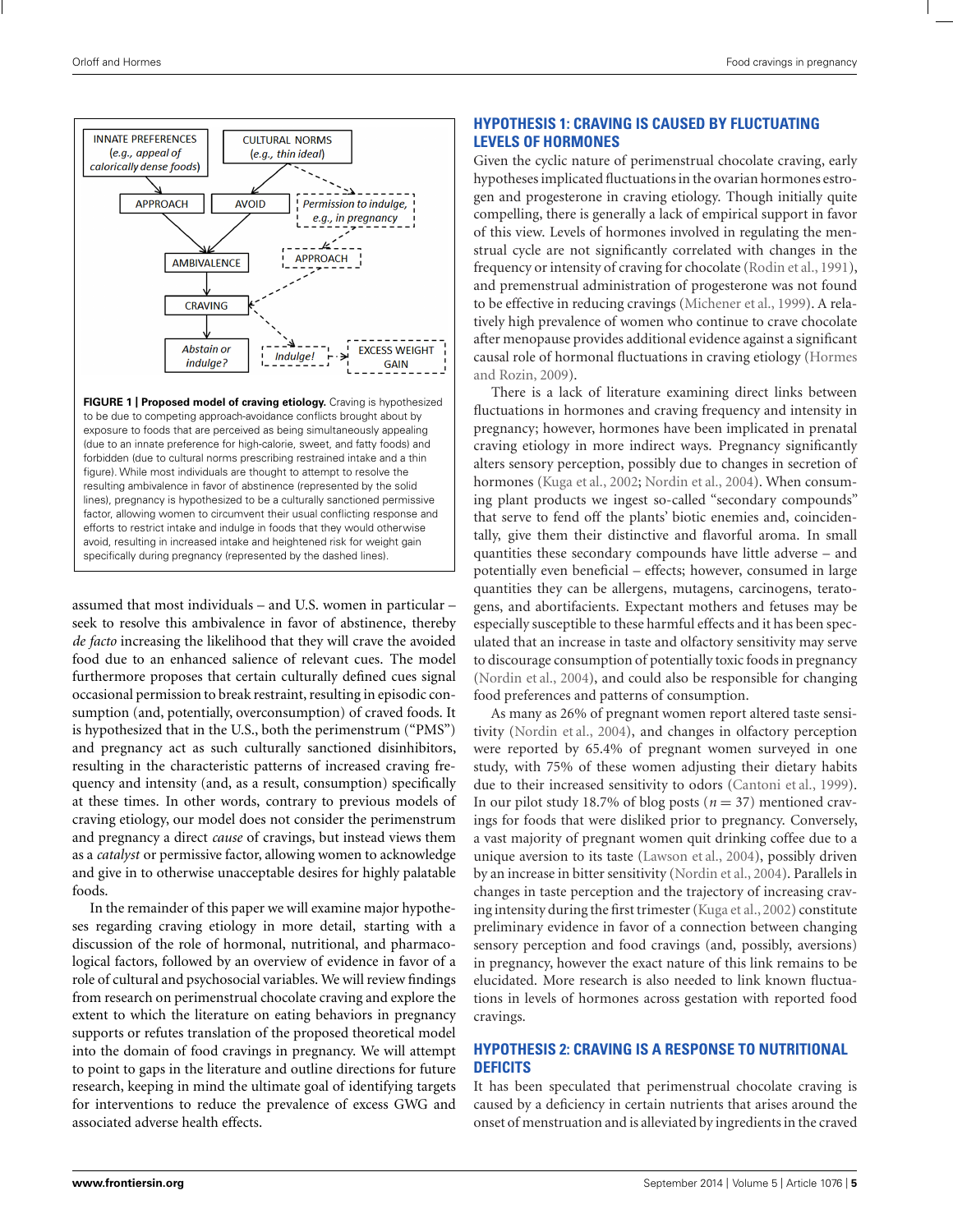food. While it is possible that menstruation causes certain nutrition[al deficits such as low levels of iron due to blood loss \(](#page-11-0)Harvey et al., [2005\)](#page-11-0), it is unlikely that chocolate would serve to alleviate these needs more effectively than a variety of other foods that are not commonly craved perimenstrually (e.g., foods like red meat, egg yolks, or dark leafy greens, which provide large amounts of iron), effectively ruling out a causal role of nutritional deficits in the emer[gence of perimenstrual chocolate craving \(](#page-13-0)Pelchat and Schaeffer, [2000](#page-13-0); [Hormes](#page-11-0), [2014](#page-11-0)).

Fetal demands can double requirements for certain nutrients, and proper nutrition during pregnancy is critical in ensuring healthy fetal development [\(King](#page-12-0), [2000\)](#page-12-0). For example, a lack of adequate intake of iron can result in iron deficiency anemia and inadequate placental and fetal growth [\(Allen](#page-10-0), [2000](#page-10-0); [Kaiser et al.,](#page-12-0) [2008\)](#page-12-0). Nutritional guidelines for pregnancy tend to highlight the importance of ensuring sufficient intake of a range of micronutrients, including iron, folic acid, B vitamins, zinc, magnesium, iodine, vitamin A, and calcium [\(Kaiser et al.](#page-12-0), [2002\)](#page-12-0). It has been speculated that food cravings serve to prevent or alleviate nutritional deficits (or, perhaps, simply encourage the expectant mother to consume foods that provide added energy). This "nutritional deficits" hypothesis, which views craving as a mechanism to ensure adequate and balanced nutrition in pregnancy [\(Tierson et al.,](#page-13-0) [1985\)](#page-13-0), would predict that pregnant women primarily report urges for foods high in levels of micronutrients that are lacking and/or of particular importance during gestation. Such foods include dark leafy greens, which contain high levels of B vitamins, iron, magnesium and vitamin A, legumes, such as beans and lentils, which are a good source of folate, iron, and magnesium, as well as whole unrefined grains, which contain B vitamins and magnesium [\(Kaiser et al.](#page-12-0), [2002](#page-12-0)). Additionally, because the nutritional needs of the fetus increase as development progresses, the intensity of cravings should follow the same rising trajectory [\(Tierson et al.,](#page-13-0) [1985\)](#page-13-0).

A majority of studies found sweets, high-fat foods, and fast foods to be the predominately craved substances during pregnancy [\(Flaxman and Sherman](#page-11-0), [2000;](#page-11-0) [Fessler, 2002](#page-11-0); [Kaiser et al.,](#page-12-0) [2002\)](#page-12-0). Data from our pilot study of online posts about cravings in pregnancy suggests that while some women crave potentially beneficial proteins, fruits, or vegetables, many of the most commonly reported cravings are for high-calorie, sugary, and fatty foods (see **[Table 1](#page-2-0)**). This data is largely consistent with previous studies examining cravings in a college population that found cravings for nutrient dense foods, such as fruits and vegetables, to be rarely reported [\(Weingarten and Elston, 1991](#page-14-0)). Thus, as is the case with perimenstrual chocolate craving, the foods typically desired by expectant women are unlikely to be the best source of nutrients needed in pregnancy. For example, an average serving of ice cream (1/2 cup, ∼60g, ∼230 calories) contains around 78 mg of calcium while the same serving size of tofu (∼60g, ∼90 calories) contains up to 160 mg of calcium and would thus constitute a much better source of nutrition. It should be noted that the available data appear to point to a higher prevalence of cravings for fruit in pregnant women, compared to other groups studied to date. More work is needed to systematically examine the seemingly higher prevalence and potential function of cravings for fruit specifically in pregnancy.

Prior studies found no evidence for a significant association between food cravings and dietary quality in pregnancy [\(Worthington-Roberts et al.](#page-14-0), [1989\)](#page-14-0) and interestingly, potentially beneficial foods like meat and other high-protein foods appear to be among the most common aversions in pregnancy [\(Hook, 1978;](#page-11-0) [Pope et al., 1992;](#page-13-0) [King, 2000](#page-12-0); [Bayley et al.](#page-10-0), [2002](#page-10-0)). Research also suggest that the typical dietary intakes in middle- to upper-income pregnant women in the U.S. are likely to meet all dietary needs to the point where the widespread practice of prescribing prenatal vitamin supplements may lead to excessive nutrient intakes [\(Turner et al., 2003\)](#page-13-0). Taken together, findings therefore do not support a nutritional deficits hypothesis for food cravings in pregnancy. Similarly, food cravings are unlikely to be due to a need for a general increase in caloric intake since they tend to emerge in the first half of gestation, long before a majority of fetal growth (and thus fetal demand for nutrients) takes place [\(King](#page-12-0), [2000\)](#page-12-0).

# **HYPOTHESIS 3: CRAVING IS DUE TO PHARMACOLOGICALLY ACTIVE INGREDIENTS IN THE DESIRED FOODS**

Potentially pharmacologically active ingredients in chocolate have been implicated in perimenstrual craving etiology due to their hypothesized reinforcing effects or ability to alleviate physical – and perhaps psychological – symptoms associated with menstruation, suc[h as fatigue, irritability, bloating, or cramps \(](#page-10-0)Bruinsma and Taren, [1999](#page-10-0)). The methylxanthines, a group of compounds with potentially energizing effects, are one example of a hypothesize[d active ingredient in chocolate \(Rogers and Smit, 2000;](#page-13-0) Smit et al., [2004](#page-13-0)). However, methylxanthines are not present in large enough quantities in a normal serving size of chocolate to have a noticeable effect on anyone but the most sensitive individuals [\(Mumford et al., 1994;](#page-12-0) [Hormes](#page-11-0), [2014](#page-11-0)): a 60 g serving of milk chocolate contains only around 12 mg of caffeine, which is far less than the amount found in a serving of coffee, and substantially [below the reliable placebo-discriminable dose \(](#page-13-0)Shivley and Tarka, [1984;](#page-13-0) [Michener and Rozin, 1994;](#page-12-0) [Mumford et al., 1994](#page-12-0)). Other potentially active ingredients are present in even smaller quantities in the amount of chocolate typically consumed in one sitting, making it highly unlikely that their effects would be causally involved in the emergence of cravings [\(Rogers and Smit,](#page-13-0) [2000](#page-13-0)). The study that perhaps most compellingly demonstrates that pharmacologically active ingredients do not play a key role in the satisfaction of cravings for chocolate (during the perimenstrum or otherwise) found that white chocolate (which contains none of the pharmacologically active ingredients of milk or dark chocolate, with the possible exception of the fat-soluble cannabinoid anandamide) is far more effective at alleviating cravings than capsulated cocoa powder, which contains all of the pharmacologically active ingredients of milk and dark chocolate, but in isolation of its oro-sensory properties [\(Michener and Rozin,](#page-12-0) [1994](#page-12-0)).

As is the case with the perimenstrum, a variety of unpleasant symptoms like aversions to specific foods, nausea, and vomiting are widely considered hallmarks of pregnancy and it has been theorized that food cravings serve to encourage intake of substances that may help alleviate these symptoms. Prevalence estimates are somewhat varied, but it appears that between 54 and 85% of expectant women report dislike of at least one specific food, 60–80% feel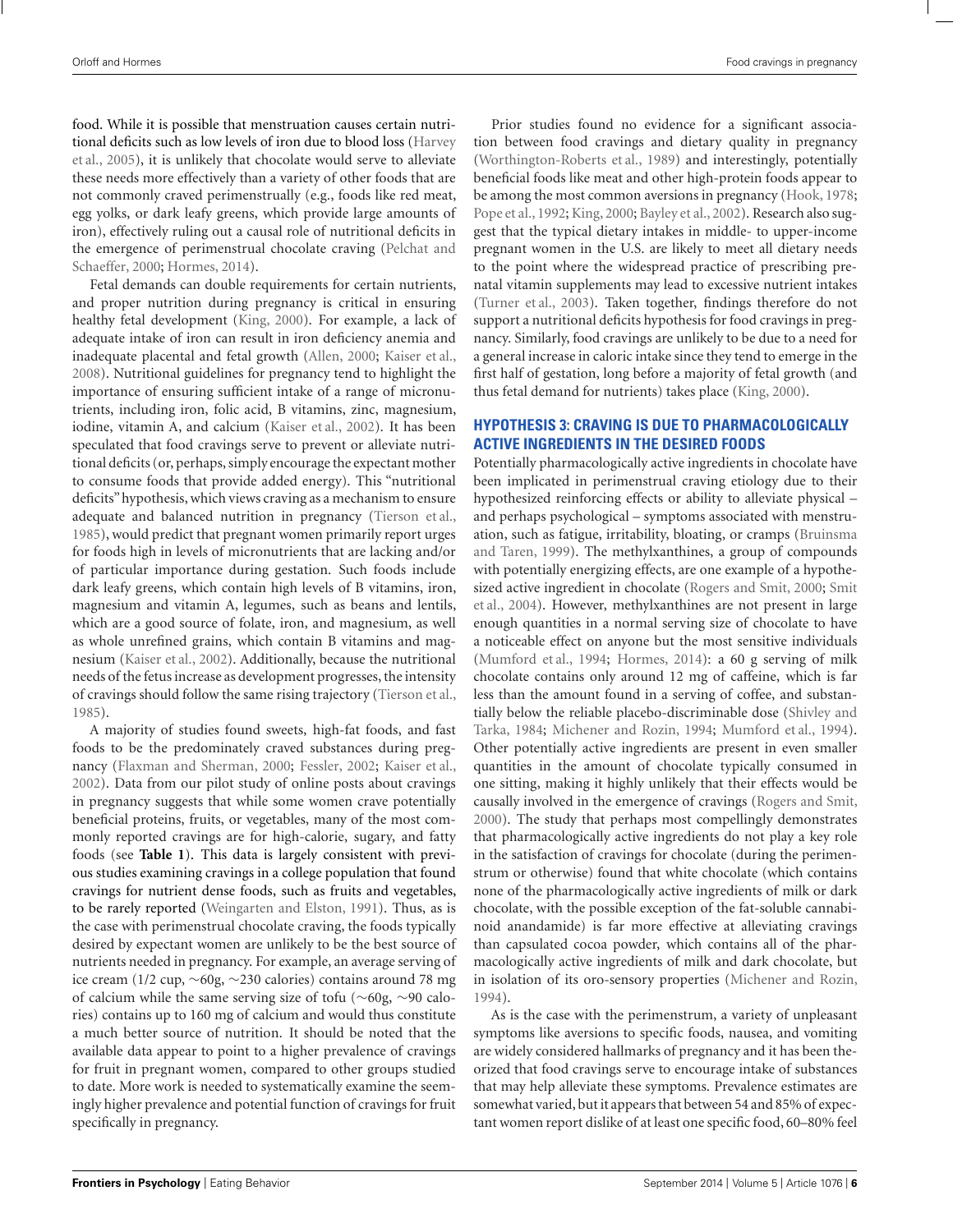nausea, and around 55% experience vomiting [\(Tierson et al.](#page-13-0), [1985;](#page-13-0) [Bayley et al.](#page-10-0), [2002](#page-10-0)). Pregnant women tend to identify a connection betwee[n food aversions and nausea and vomiting \(](#page-13-0)Schwab and Axelson, [1984](#page-13-0); [Finley et al., 1985](#page-11-0)), a link that appears contingent on principles of classical conditioning [\(Bernstein](#page-10-0), [1991](#page-10-0)), suggesting that a learned taste aversion may be a possible mechanism underlying the development of specific food avoidances in pregnancy [\(Bayley et al.](#page-10-0), [2002\)](#page-10-0). In Pavlovian terms, the avoided food acts as the conditioned stimulus, while the nausea and/or vomiting acts as the unconditioned stimulus. Findings regarding demographic variables such as age or parity that may be predictive of a greater likelihood of morning sickness<sup>2</sup> have been largely inconclusive [\(Bayley et al., 2002](#page-10-0)).

It has been suggested that prenatal food aversions may serve the adaptive function of protecting the mother and fetus from foodborne illness. Indeed, nausea and vomiting have been associated with positive pregnancy outcomes, including lower risk of miscarriage and preterm or stillbirth [\(Sherman and Flaxman,](#page-13-0) [2002;](#page-13-0) [Czeizel and Puho, 2004;](#page-11-0) [Weigel et al., 2011](#page-14-0)). The "functional adaptation"hypothesis (largely synonymous with the Hook-Profet "maternal and embryo protection hypothesis") proposes that nausea and vomiting are a way for women to expel and learn to avoid food-borne teratogens and abortifacients, including certain toxins found in vegetables and beverages [\(Hook](#page-11-0), [1980](#page-11-0); [Profet](#page-13-0), [1992;](#page-13-0) [Flaxman and Sherman](#page-11-0), [2000](#page-11-0); [Bayley et al.](#page-10-0), [2002](#page-10-0); [Fessler, 2002;](#page-11-0) [Fessler et al.](#page-11-0), [2005](#page-11-0)). The view of nausea and vomiting in pregnancy as a protective mechanism is supported by research showing that the common aversions in pregnancy are to foods high in levels of potentially teratogenic or abortifacient agents, such as bitter vegetables, eggs, meats, and dairy products [\(Profet](#page-13-0), [1992;](#page-13-0) [Fessler, 2002](#page-11-0)). In addition, the most pronounced periods of nausea coincide with peak vulnerability of the developing fetus to outside toxins [\(Profet](#page-13-0), [1992](#page-13-0); [Flaxman and Sherman, 2000](#page-11-0)). However, emerging discrepancies between predictions of the functional adaptation hypothesis and the available research data have led some to suggest that this account is overly simplistic and insufficient in explaining food aversions in pregnancy [\(Weigel et al.](#page-14-0), [2011\)](#page-14-0).

In light of the high prevalence of nausea and vomiting in pregnancy it has been speculated that cravings may have developed as a way to encourage consumption of foods known to prevent or alleviate these symptoms [\(Bayley et al., 2002](#page-10-0)). This view parallels the theorized "medicinal" effects of ingredients in chocolate in lessening perimenstrual symptoms and is supported to some extent by the fact that food aversions and cravings frequently co-occur [\(Bayley et al.](#page-10-0), [2002\)](#page-10-0), with some indication that aversions precede the development of cravings [\(Tierson et al.](#page-13-0), [1985;](#page-13-0) [Bayley et al.,](#page-10-0) [2002\)](#page-10-0). There is also evidence of a positive correlation between the occurrence of pregnancy sickness and the development of food cravings [\(Whitehead et al.](#page-14-0), [1992](#page-14-0)). It should be noted that the exact nature of a possible causal relationship between food aversions and cravings may be difficult to determine due to the fact that cravings for foods providing relief from nausea may not develop for up to 2 weeks after the initial onset of the illness [\(Bayley et al.,](#page-10-0) [2002](#page-10-0)). More research is needed to assess the temporal dynamics in the relationship between food aversions and cravings and the hypothesized role of craved foods in alleviating prenatal nausea and vomiting.

# **HYPOTHESIS 4: CRAVING IS CAUSED BY CULTURAL AND PSYCHOSOCIAL FACTORS**

Culture has long been known to be a powerful determinant of eating behaviors and our proposed model of craving etiology hypothesizes a key role of cultural norms in the emergence of food cravings (**[Figure 1](#page-4-0)**). In the absence of strong evidence in favor of physiological and biochemical causes of perimenstrual chocolate craving, studies have consistently identified significant differences in the overall prevalence, types, and gender ratio of food cravings across various cultures. For example, while chocolate is by far the most commonly craved food in the U.S., hardly anyone in Egypt endorses strong urges for chocolate or general sweet cravings [\(Parker et al.](#page-12-0), [2003\)](#page-12-0). Rice is the most widely craved food among women in Japan [\(Komatsu, 2008](#page-12-0)), a finding that highlights the strong influence of culture and culinary tradition on food-related preferences. As noted previously,American women are about twice as likely as U.S. men to crave chocolate (91 versus 59%), but men and women in Spain are almost equally likely to report strong urges for chocolate (90 and 78%, respectively; [Osman and Sobal,](#page-12-0) [2006](#page-12-0)). The word "craving" does not translate into most languages outside of English, suggesting that the construct may be less important or altogether unknown in other cultures [\(Hormes and Rozin,](#page-11-0) [2010](#page-11-0)). Taken together these findings support the view that culture plays a central role in the emergence of perimenstrual chocolate craving and highlight the importance of studying the role of contextual and psychosocial factors in the etiology of cravings in other domains.

Conflicting attitudes toward foods like chocolate that are perceived to be simultaneously appealing and "forbidden" have recently been hypothesized to be associated with a greater likelihoo[d of craving](#page-11-0) [\(Cartwright and Stritzke](#page-10-0)[,](#page-11-0) [2008](#page-10-0)[;](#page-11-0) Hormes and Rozin, [2011](#page-11-0)). Ambivalent feelings toward chocolate and similar foods are likely to be especially common in U.S. women who are exposed to a culture that promotes largely unrealistic ideals of female beauty [\(Thompson and Stice, 2001\)](#page-13-0), while at the same time providing easy access to large quantities of highly palatable and calorically dense foods in what has been termed an "obesogenic" environment [\(Swinburn et al.](#page-13-0), [1999](#page-13-0)). Evidence suggests that efforts to avoid foods that cause these conflicting feelings may have the paradoxical effect of increasing the likelihood of craving. The result is a sort of "vicious cycle" of alternating restraint and overconsumption or binge eating. Multiple studies have demonstrated that dieting to lose weight and restricting intake of well-liked foods are associated with an increase in the salience of (internal and external) cues related to that food and, as a result, in the frequency of cravings [\(Placanica et al.](#page-13-0), [2002](#page-13-0); [Hill, 2007;](#page-11-0) [Smeets et al., 2009;](#page-13-0) [Kemps and Tiggemann, 2009](#page-12-0); [Hollitt et al., 2010](#page-11-0); [Durkin et al.,](#page-11-0) [2012](#page-11-0); [Massey and Hill](#page-12-0), [2012\)](#page-12-0). A recent study found that U.S. women who experience cyclical increases in chocolate craving

<sup>&</sup>lt;sup>2</sup>It should be noted that the term "morning sickness" is somewhat of a misnomer, with only about 17% of women who felt nausea and 31% of women who experienced vomiting during pregnancy reporting that symptoms occurred exclusively in the morning [\(Whitehead et al., 1992\)](#page-14-0).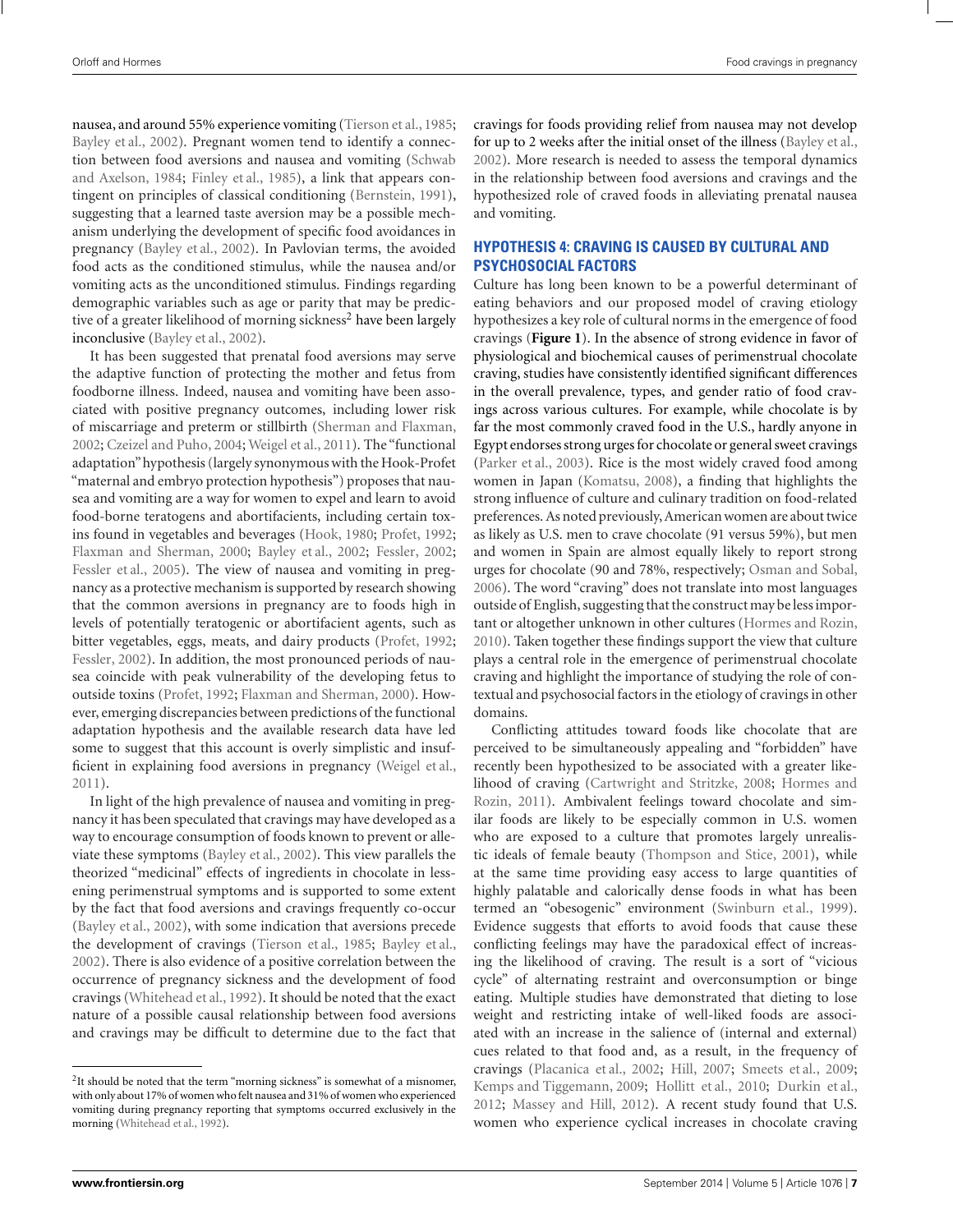report significantly greater levels of dietary restraint, less flexible control over food intake, more guilt when consuming chocolate, and higher body mass indices [\(Hormes and Timko, 2011](#page-11-0)), supporting the notion that eating-related pathology may play a causal role in craving etiology.

Given these findings it seems warranted to examine cultural differences related to food cravings in pregnancy, and to try and identify contextual and psychosocial factors involved in their emergence. Evidence in favor of cross-cultural differences in craving prevalence and a causal role of psychosocial factors such as conflicting attitudes toward highly palatable foods, eating disorder symptoms, and dietary restraint would support the applicability of the proposed model in understanding food cravings in pregnancy. There is a small body of literature examining the prevalence, types, and correlates of prenatal food cravings and aversions as well as rates of nausea, vomiting, and pica in pregnancy in countries outside the U.S. Evidence suggests that all these phenomena exist in diverse cultures. For example, in a sample of 99 pregnant British women 61% reported experiencing strong urges for specific foods [\(Bayley et al.](#page-10-0), [2002](#page-10-0)). Between 64.9 and 79% of pregnant women in Tanzania have been found to experience food cravings, with craving intensity peaking in the first trimester [\(Nyaruhucha, 2009;](#page-12-0) [Patil](#page-12-0), [2012;](#page-12-0) [Steinmetz et al., 2012](#page-13-0)). In India the term *dola-duka* is used to describe the experience of food aversions and cravings in pregnant women [\(Obeyesekere, 1963\)](#page-12-0). *Duka* refers to the period in which a woman experiences nausea, vomiting, and weakness. *Dola* appears synonymous with what U.S. culture would deem a *craving* and refers to the desire to obtain a substance for consumption.

Prenatal cravings thus seem to exist outside the U.S. and prevalence appears fairly stable across the different countries surveyed to date. However, data also suggest that there are culture-specific differences in reported types, perceived meaning, and psychosocial correlates of cravings in pregnancy. An early study found that pregnant Indo-Ceylon women experience nausea, vomiting, and aversions associated with foods reflective of their traditional role as a wife and mother (e.g., time and effort spent preparing traditional foods like rice, everyday curries, tortillas from millet, and jiggery; [Obeyesekere](#page-12-0), [1963\)](#page-12-0). Cravings reported by these women were categorized as childhood foods (e.g., sweets), foods expressing hostility, rare or expensive foods, festival foods, sour foods, male or phallic foods, and idiosyncratic foods (i.e., those that have personal significant meaning to the individual; [Obeyesekere, 1963](#page-12-0)). Pregnant women in Nigeria proclaimed that their most craved foods (fruits, vegetables, and cereals) provide nutritional benefits, justifying their consumption with the belief that they are a good source of body building nutrients, serve as a [mild laxative, and are easy to prepare \(](#page-12-0)Olusanya and Ogundipe, [2009\)](#page-12-0). The most common cravings reported by a sample of 545 Tanzanian pregnant women (i.e., reported by more than 25% of cravers) were meat and fish, vegetables, fruits, and grains [\(Patil, 2012](#page-12-0)). Provision of craved foods to pregnant women by their husband and his family is considered an expression of social support in rural Tanzania [\(Patil, 2012\)](#page-12-0). In Indo-Ceylon cultures, the *dola* cannot be satisfied until the substance is consumed, and if it is not satisfied the woman is said to endure significant anxiety and stress until the compulsion is relieved [\(Obeyesekere, 1963](#page-12-0)). These data provide preliminary support in favor of a role of cultural associations in the types of food cravings in pregnancy, though more work is needed to systematically compare and contrast the nature, prevalence, and significance of food cravings in pregnancy across diverse cultures.

As noted previously, it has been speculated that food cravings may be a risk factor for excess weight gain in pregnancy. However, interesting cultural differences in the prevalence of excess weight gain in pregnancy suggest that a link between cravings and GWG may be unique to the U.S. (or perhaps North America)<sup>3</sup>: compared to more than 50% of U.S. women gaining too much weight prenatally, only 14.5% of obese and 30.4% of normalweight women in Sweden were found to gain more than 16 kg (35.3 lbs) during singleton term pregnancies [\(Cedergren](#page-10-0), [2006](#page-10-0)). Just over 20% of German mothers reported GWG of more than 17 kg (37.5 lbs; [von Kries et al.](#page-13-0), [2011](#page-13-0)). In a prospective study of pregnant Vietnamese women, only 19.6% gained between 15 and 20 kg (33.1–44.1 lbs), and a mere 2.7% experienced GWG exceeding 20 kg (44.1 lbs; [Ota et al.](#page-12-0), [2011](#page-12-0)). Based on these data it can be speculated that some factor that is unique to U.S. culture increases the likelihood that women gain excess weight in pregnancy. This hypothesis is supported by the finding that weight gain in pregnancy appears to be tied to a woman's level of acculturation to U.S. culture: Hispanic women who spent <10 years living in the United Sates were 50% less likely to gain above the threshold for GWG recommended by the IOM compared to third generation women [\(Chasan-Taber et al.](#page-10-0), [2008\)](#page-10-0). Level of acculturation to U.S. culture in Hispanic women was also found to be a determinant of the types of foods consumed during pregnancy such that the less acculturated women reported consuming primarily traditional foods [\(Tovar et al.](#page-13-0), [2010](#page-13-0)).

A feeling of ambivalence toward highly palatable and calorically dense foods is a central aspect of the proposed model of craving etiology. It is thought that these ambivalent feelings heighten the salience of food-related cues, resulting in an increased likelihood of craving and subsequent consumption of the desired food [\(Hormes](#page-11-0), [2014\)](#page-11-0). There is some evidence for conflicting feelings related to food in pregnant women. For example, it has been argued that in U.S. women, the idea of "eating for two" takes on moral significance such that healthful eating in pregnancy is consistent with the perceived ideal of a good mother, while consumption of unhealthy foods is the cause of a considerably conflicting feeling [\(Copelton, 2007\)](#page-11-0). Similarly, a survey of pregnant women with gestational diabetes in Canada found that cravings were frequently perceived to be specifically for "forbidden" foods, such as sweets [\(Hui et al.](#page-12-0), [2014\)](#page-12-0).

<sup>&</sup>lt;sup>3</sup>Of note, there are marked differences in guidelines for GWG in different countries. In a review comparing national GWG and energy intake recommendations (EIR), 13 of 22 countries surveyed had guidelines similar to those put forth by the IOM and adopted by the U.S., Canada, Finland, Italy, parts of Australia, and parts of Asia (specifically, Vietnam and Singapore). All either used the 2009 IOM or very comparable guidelines [\(Alavi et al., 2013\)](#page-10-0). Parts of Western Europe recommend GWG in the lower end of the IOM suggestions (10–15 kg or 22–33 lbs). In India and Africa (8–10 kg or 17.6–22 lbs), the Phillipines (11–12.5 kg or 24.3–27.6 lbs), and Chile (12–13 kg or 26.5–28.7 lbs), official guidelines all suggest significantly lower weight gains for a normal weight expectant mother, compared to the thresholds recommended by the IOM [\(Alavi et al., 2013\)](#page-10-0).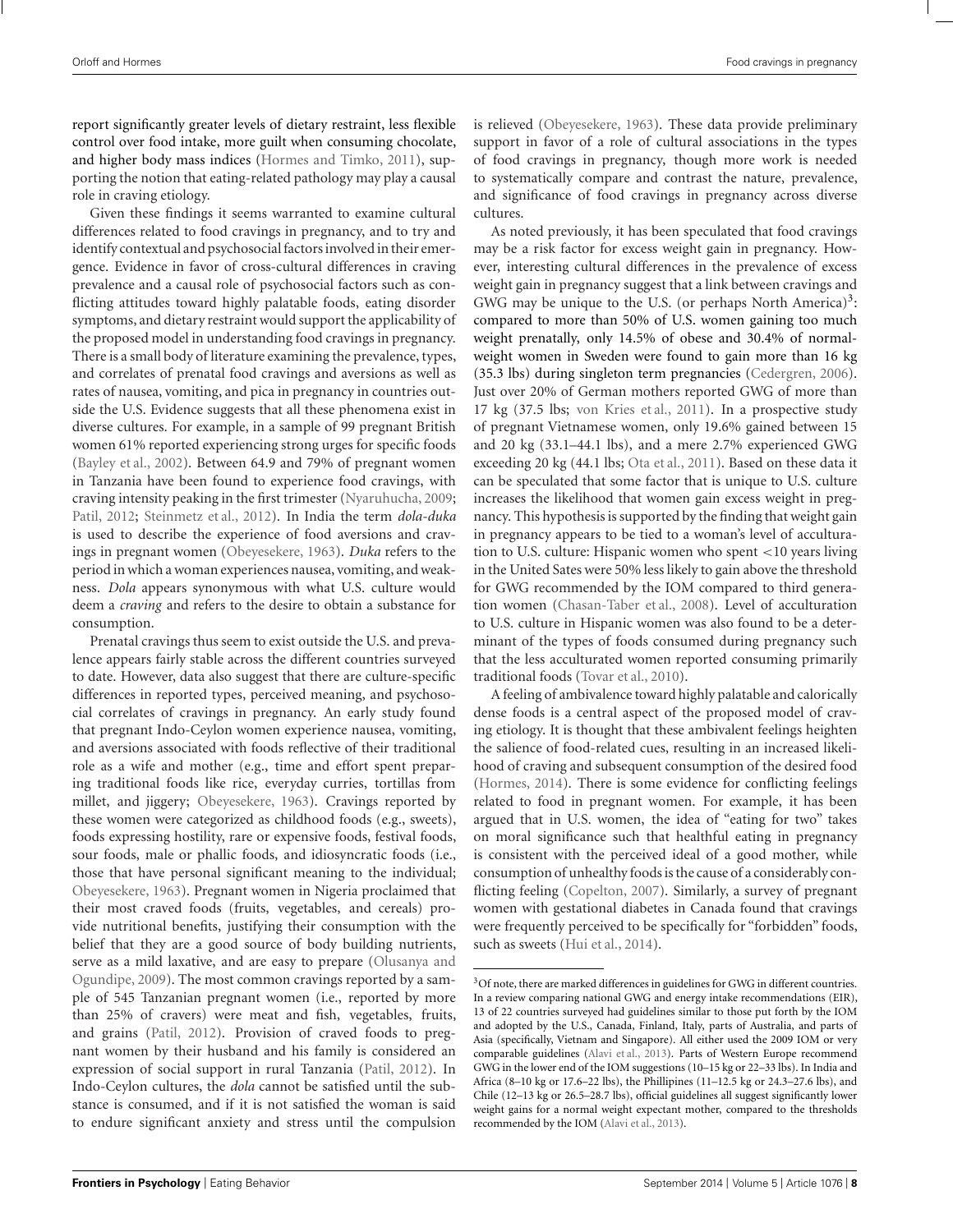Menstrual cravings have previously been found to be associated with elevat[ed levels of eating disorder symptomology \(](#page-11-0)Hormes and Timko, [2011](#page-11-0)), and it can be hypothesized that maladaptive eating-related attitudes and behaviors may also increase the likelihood of prenatal cravings. It has been suggested that the presence of disordered eating behaviors could specifically heighten the risk of overconsumption in response to external and internal foodrelat[ed cues in pregnancy](#page-10-0) [\(Fairburn and Welch](#page-11-0)[,](#page-10-0) [1990](#page-11-0)[;](#page-10-0) Abraham et al., [1994](#page-10-0); [Clark and Ogden](#page-11-0), [1999\)](#page-11-0). The prevalence of eating disorders in pregnant women (1%) is generally estimated to be equal to or perhaps even lower than that in the general population (1–3.5%; [Hudson et al., 2007\)](#page-12-0). In fact, a majority of women experience a decrease in dietary restraint and an increase in energy intake, weight, and overall body satisfaction during pregnancy [\(Fairburn and Welch](#page-11-0), [1990;](#page-11-0) [Wiles, 1993](#page-14-0); [Clark and Ogden, 1999](#page-11-0)). In a number of studies it has been found that for individuals diagnosed with bulimia nervosa, episodes of bingeing and purging decreased during pregnancy [\(Crow et al.](#page-11-0), [2004\)](#page-11-0). However, for women with a history of problematic eating, pregnancy can trigger an increase in weight concern, sensitivity about body shape, and even maladaptive eating-related behaviors like bingeing and purging [\(Clark and Ogden, 1999](#page-11-0)). An early study suggests that both food cravings and aversions may be especially common in women who were particularly "picky" or had high levels of food faddiness as children, as well as those who endorse stress-induced appetite changes [\(Dickens and Trethowan](#page-11-0), [1971\)](#page-11-0). Women with a lower pre-pregnancy body mass index (BMI) and a history of disordered eating appear at greater risk to exceed guidelines for recommended GWG [\(Chu et al.](#page-10-0), [2009;](#page-10-0) [Laraia et al., 2009\)](#page-12-0). Pregnant women with a recent or past eating disorder were also found to be more likely to abuse laxatives, to engage in self-induce vomiting, and to exercise as compared to normal controls [\(Micali et al.,](#page-12-0) [2007\)](#page-12-0).

Episodes of binge eating are the most frequent disordered eating behavior in pregnant women [\(Fairburn and Welch](#page-11-0), [1990;](#page-11-0) [Abraham et al.](#page-10-0), [1994](#page-10-0); [Soares et al.](#page-13-0), [2009\)](#page-13-0). The frequency of binge eating during pregnancy has significant effects on the mother's health, particularly regarding GWG [\(Soares et al.](#page-13-0), [2009](#page-13-0)). Caucasian women deemed restrained eaters (i.e., those who frequently think about their diet and weight and make attempts to restrict their dietary intake) are significantly more likely than unrestrained eate[rs](#page-11-0) [to](#page-11-0) [exceed](#page-11-0) [guidelines](#page-11-0) [for](#page-11-0) [recommended](#page-11-0) [GWG](#page-11-0) [\(](#page-11-0)Conway et al., [1999\)](#page-11-0), a finding that supports the hypothesis that pregnancy acts as a time for women to legitimize seemingly excessive food intake, disregarding any previous attitudes and intentions to eat less [\(Clark and Ogden](#page-11-0), [1999](#page-11-0)). Similar to restrained eaters, dieters<sup>4</sup> have also been found to endorse more episodes of overeating d[uring pregnancy, compared to non-dieters \(](#page-11-0)Fairburn and Welch, [1990\)](#page-11-0). There are two possible explanations for this finding: women either (a) began dieting in response to already having gained excess weight, or (b) abandoned prior dieting attempts while pregnant and engaged in disinhibited eating, resulting in excess weight gain [\(Fairburn and Welch, 1990](#page-11-0)). Interestingly, for a sample of African–American women levels of restraint were relatively low and were not found to be predictors of excess GWG [\(Allison et al., 2012](#page-10-0)), suggesting that restraint may be more prevalent in certain cultures and ethnicities, and as a result have a different effect on GWG. The notion that pregnancy constitutes a culturally sanctioned excuse for dieters and women high in dietary restraint (and potentially eating disorder symptoms) to consume (and possibly overconsume) highly palatable foods that are otherwise perceived as taboo due to their high caloric content is consistent with the proposed model. Interestingly, the idea that pregnancy is a time when one does not need to feel accountable for one's food intake, (i.e., a time of disinhibition), has been found to be most commonly endorsed by women classified as habitual dieters prior to pregnancy [\(Fairburn et al.,](#page-11-0) [1992](#page-11-0); [Clark and Ogden, 1999;](#page-11-0) [Mumford et al., 2008\)](#page-12-0). Of note, it has been suggested that continuous pregravid dieting may affect the women's ability to accurately distinguish hunger and satiety cues, which may contribute to excess energy intake in pregnancy [\(Mela and Rogers, 1998](#page-12-0); [Conway et al., 1999](#page-11-0); [Mumford et al.,](#page-12-0) [2008](#page-12-0)).

Additional support for the view of pregnancy as a socially acceptable time for women to indulge comes from sociological research that finds that pregnant women take on a more functional view of their body, which legitimizes divergence from cultural ideals of thinness and restraint [\(Bailey](#page-10-0), [2001;](#page-10-0) [Dworkin and Wachs,](#page-11-0) [2004](#page-11-0)). In our qualitative pilot study, among the women posting about their cravings on the pregnancy-related blogs, negative affect related to cravings was rare and only mentioned by 6.1%  $(n = 12)$  of respondents. This low number may be due in part to the fact that the nature of the message board encouraged reports of cravings, but it may also reflect a more general sense that cravings in pregnancy are acceptable or maybe even enjoyable. Remarkably, only 4.5% ( $n = 9$ ) of respondents described efforts to resist their cravings. These figures stand in stark contrast to the high levels of negative affect and conflicting approach-avoidance tendencies typically found to be associated with craving in the general popula[tion](#page-10-0) [\(Macdiarmid and Hetherington](#page-12-0)[,](#page-10-0) [1995](#page-12-0)[;](#page-10-0) Cartwright and Stritzke, [2008](#page-10-0); [Hormes and Rozin](#page-11-0), [2011\)](#page-11-0).

It thus appears that in the U.S., culture-specific norms, beliefs, and customs may allow or even encourage prenatal cravings and intake of foo[ds that may otherwise be considered "taboo" \(](#page-13-0)Snow and Johnson, [1978\)](#page-13-0). As a result these views on cravings may leave pregnant women susceptible to overconsuming high calorie foods, resulting in excess weight gain, especially for women high in restraint and those with pre-existing eating disorder symptoms.

## **CONCLUSION AND DIRECTIONS FOR FUTURE RESEARCH**

While some have argued that the mechanisms underlying food cravings in pregnancy differ from cravings experienced at other times [\(Gendall et al., 1997\)](#page-11-0), we believe that the evidence presented here strongly supports the assumption that our proposed model of craving etiology applies to cravings in both the perimenstrum and pregnancy. We have reviewed evidence in favor of and against four major hypotheses regarding the etiology of perimenstrual and pregnancy cravings, implicating hormones, nutritional deficits, rewarding or reinforcing ingredients in the

<sup>4</sup>Individuals were classified as "dieters" if they gave a clear history of dieting prior to pregnancy. Of those assessed, 54% reported having dieted in the past to modify their shape and/or weight [\(Fairburn and Welch, 1990\)](#page-11-0).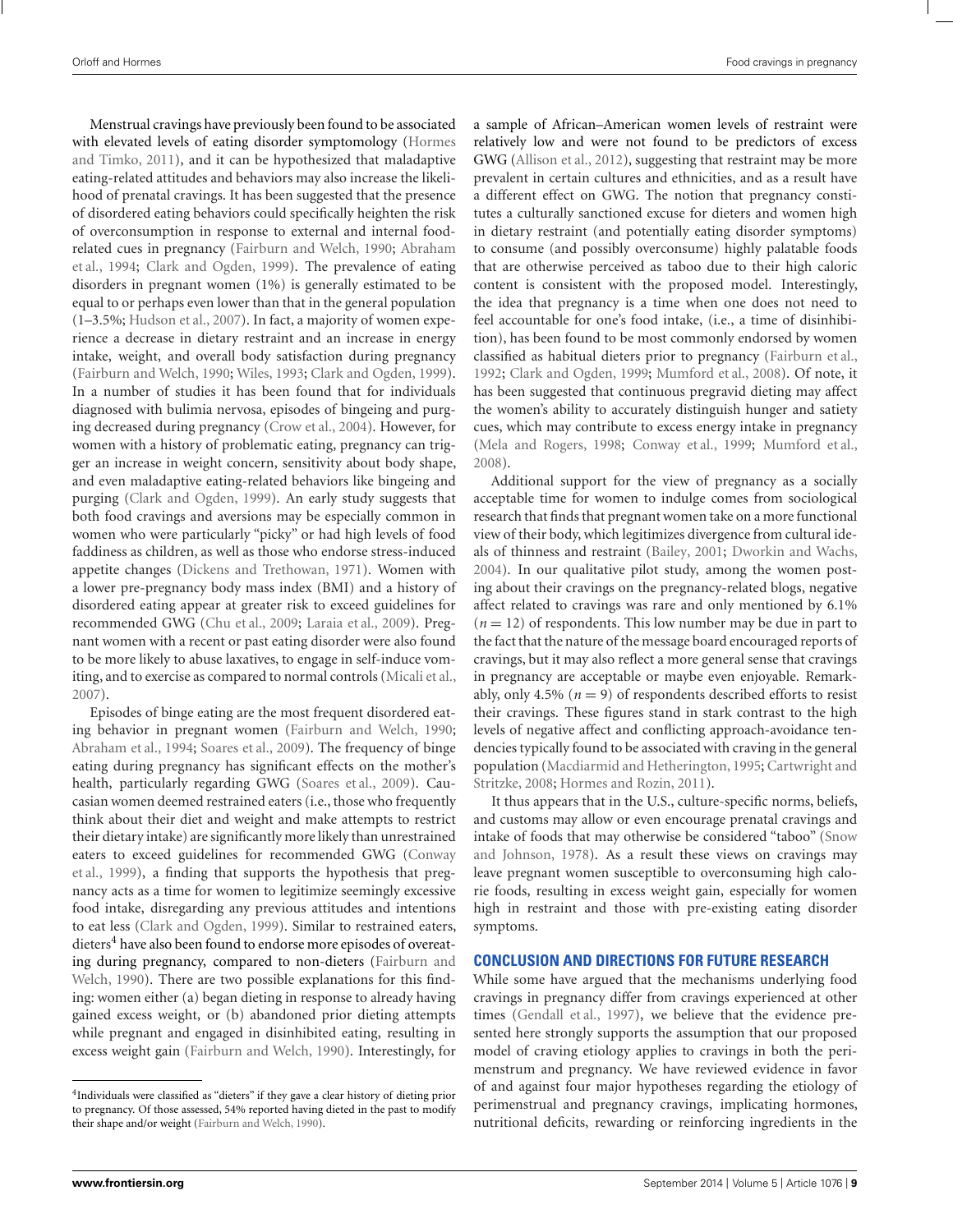craved foods, and a complex set of cultural and psychosocial variables. Regarding perimenstrual chocolate cravings, evidence in favor of physiological/biochemical causes has been sparse. The literature on eating behaviors in pregnancy is largely consistent with these findings insofar as hormonally driven changes in sensory perception and the effects of potentially active ingredients in craved foods seem unlikely to be causally involved in the emergence of prenatal cravings. Prior research on the role of cultural and psychosocial factors in the etiology of food cravings in pregnancy is somewhat limited; however, existing studies point toward interesting cultural similarities in craving prevalence, as well as noteworthy differences in craving types and correlates that are consistent with the assumption that culture plays a key role in bringing about cravings in pregnancy. Furthermore, the observed link between food cravings and excess GWG gain may be unique to women in the U.S. or North America.

Factors influencing food cravings and weight gain in pregnancy are complex [\(Paul et al.](#page-13-0), [2013\)](#page-13-0), and there are several important limitations inherent in existing research that must be addressed in future studies. For example, cross-cultural differences in prevalence of pregnancy cravings and GWG may simply be reflective of differences in the availability of and access to certain foods. The sample of Tanzanian pregnant women surveyed by one of the study referenced earlier was described as "marginally nourished," with food insecurity and hunger among the most common stressors faced by this group [\(Patil, 2012](#page-12-0)). Many of the key studies examining food cravings and aversions in pregnancy are somewhat dated. Assuming a key role of culture in craving etiology and given the fact that cultural norms and practices can change significantly over the course of even just a few decades it will be important to replicate some of the key studies cited here to determine if findings hold in current samples of pregnant women.

In addition to addressing these limitations we propose that future research in this field should focus on four specific areas of investigation: (1) validation of existing measures assessing food cravings and related behaviors and attitudes specifically in pregnant women, (2) real-time assessment of food cravings using ecological momentary assessment (EMA), (3) longitudinal tracking of eating disorder symptoms, food cravings, and GWG to determine causality, and (4) identification of targets for interventions to increase proper nutrition and decrease the risk of excess weight gain in pregnancy.

The failure of the term "craving" to lexicalize in most languages outside of English impacts the extent to which studies can accurately assess cross-cultural differences in the nature of food cravings in pregnancy [\(Hormes and Rozin, 2010\)](#page-11-0). More work is needed to determine equivalence of terminology used by women in other countries to describe strong urges for specific foods. For instance, in one study a significant portion of the Hispanic women surveyed reported wanting to "eat junk food," and it can be speculated that these reports may be comparable to accounts of cravings in North American women [\(Tovar et al., 2010\)](#page-13-0). There is also a lack of measures of food cravings and related attitudes and behaviors that have been validated specifically in pregnant women. Future studies should focus on determining the psychometric properties of key measures typically used in research on food cravings specifically in women in pregnancy<sup>5</sup>. Comparable efforts have previously been exerted in order to validate measures of anxiety specifically in the perinatal period [\(Meades and Ayers, 2011](#page-12-0)).

Many prior studies of food cravings in general, and specifically in pregnancy, are retrospective in nature [\(Nordin et al.,](#page-12-0) [2004](#page-12-0)). Given the transient nature of the craving experience it is unlikely that craving episodes are accurately remembered following extended delays. Real-time neural correlates of food cravings are beginning to be examined using different forms of magnetic imaging [\(Pelchat et al.](#page-13-0), [2004](#page-13-0); [Frankort et al., 2014](#page-11-0)); however, this approach is not feasible in studying cravings in pregnancy due to the adverse effects of performing magnetic imaging on the health of the fetus. An area of research that has been receiving increasing attention and that is appropriate for the real time assessment of cravings in pregnant women is the use of EMA. For example, EMA has recently been utilized in studies of temptation and lapses in dieting [\(Carels et al.](#page-10-0), [2001](#page-10-0)), as well as cravings associated with smoking cessation [\(Waters et al.,](#page-13-0) [2014](#page-13-0)), marijuana use [\(Buckner et al.](#page-10-0), [2011\)](#page-10-0), and detoxification from substance use [\(Marhe et al., 2013](#page-12-0)). Real-time assessment of food cravings has also been used to examine the association between exposure to food cues in the external environments and crav[ing and subsequent consumption in adolescents \(](#page-11-0)Grenard et al., [2013\)](#page-11-0). Compared to paper and pencil methods (i.e., those that provide the participant with the paper and pencil measures and cue them in advance to fill out the questionnaires at specific times throughout the day) electronic EMA (i.e., completion of measures in real time using an electronic device) was found to have a higher response rate when tracking food cravings and food intake [\(Berkman et al., 2014](#page-10-0)). [Berkman et al.](#page-10-0) [\(2014\)](#page-10-0) aimed to identify whether certain individual characteristics (i.e., BMI) increased or decreased responses using EMA technology. Findings showed that individuals with greater body mass indices were less likely to respond in the paper and pencil method as compared to the electronic EMA method. Furthermore, higher BMI was negatively correlated with latency response time in both groups. To the best of our knowledge, EMA has not yet been used to assess food cravings in real time in pregnant women. Thus, it is suggested that future research aim to implement the use of this technology to gage the intensity, frequency, types, and temporal patterns of food cravings specifically in this population.

The impact of GWG on maternal and child health has been deemed to be of great public health importance [\(Kaiser et al.,](#page-12-0) [2009](#page-12-0)), and research to identify social, cultural, and environmental risk factors for excess GWG has been called for by the IOM [\(Rasmussen and Yaktine, 2009](#page-13-0)). Much of the work in this area has been cross-sectional in nature and there is an urgent need for longitudinal studies in order to determine with certainty the nature of the hypothesized associations between psychosocial risk factors, cultural variables, food cravings and consumption, and

<sup>5</sup>These measures include the Eating Disorder Diagnostic Scale [\(Stice et al.](#page-13-0), [2000\)](#page-13-0), Dutch Eating Behavior Questionnaire [\(Van Strien et al., 1986](#page-13-0)), the Three Factor Eating Questionnaire [\(Stunkard and Messick, 1985](#page-13-0)), Food Craving Questionnaire [\(Cepeda-Benito et al., 2001\)](#page-10-0), Food Craving Inventory [\(White et al.](#page-14-0), [2002](#page-14-0)), general psychoso[cial](#page-11-0) [assessments](#page-11-0) [like](#page-11-0) [the](#page-11-0) [Depression,](#page-11-0) [Anxiety,](#page-11-0) [and](#page-11-0) [Stress,](#page-11-0) [Scale](#page-11-0) [\(](#page-11-0)Henry and Crawford, [2005](#page-11-0)), and others.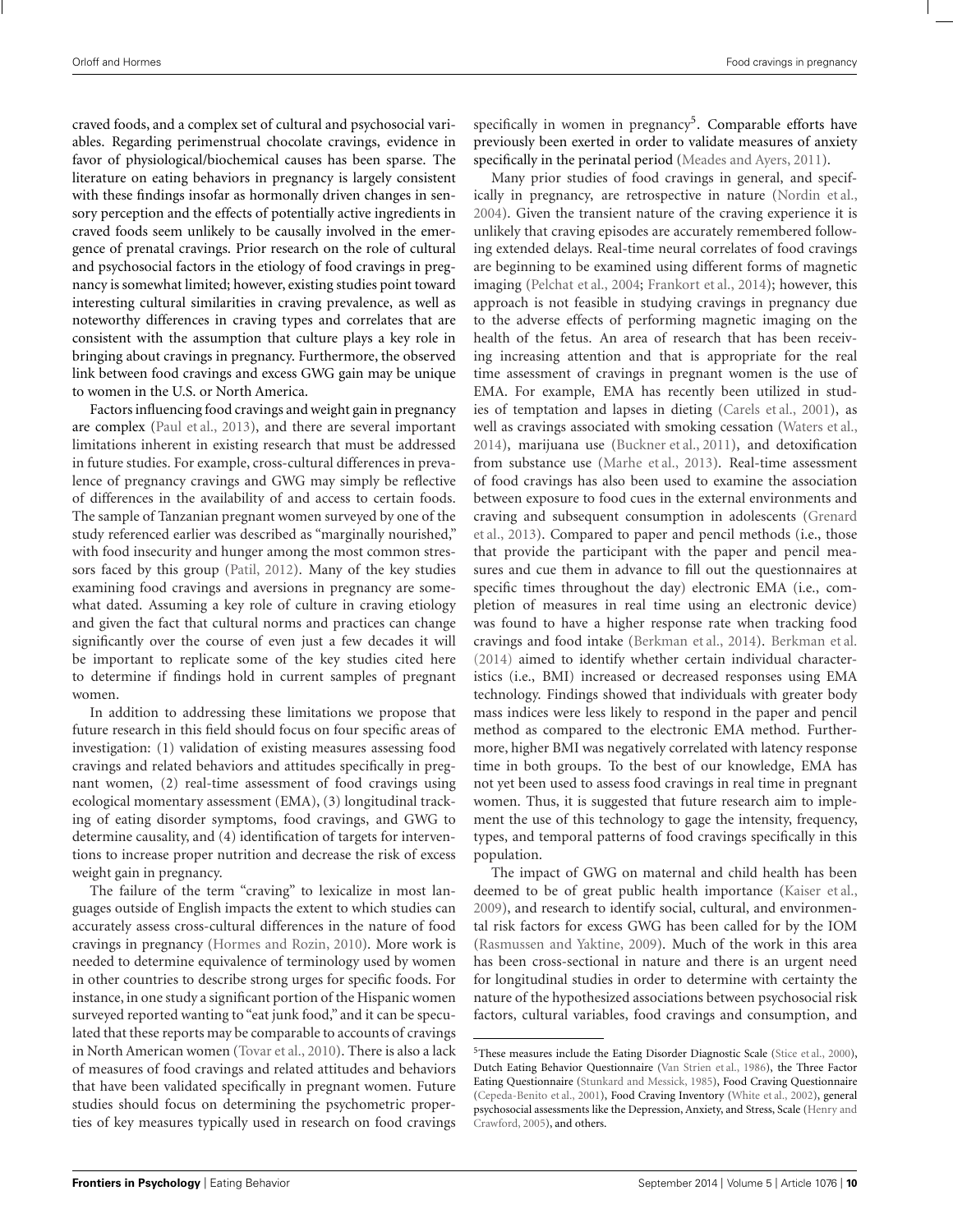<span id="page-10-0"></span>Orloff and Hormes Food cravings in pregnancy

weight gain in pregnancy (i.e., do cravers gain more weight in pregnancy than non-cravers, and if so, what are the causes of cravings?; [Hook](#page-11-0), [1978](#page-11-0); Bayley et al., 2002). The ultimate goal of research in this area is to identify predictors of overweight and obesity in pregnant women in order to develop interventions that encourage good nutrition and healthy weight gain. Prior research on interventions targeting eating behaviors has had somewhat mixed results. Some studies implementing behavioral interventions for weight gain during pregnancy found that programs had a significant effect only on mothers with low socioeconomic status [\(Olson et al., 2004\)](#page-12-0). However, there is also reason for optimism. For example, the Fit for Delivery program invites pregnant women to complete a face-to-face visit where guidelines for appropriate weight gain and behaviors related to proper nutrition are discussed. In one randomized controlled trial women ( $n = 201$ ) were assigned to the intervention, which started between 10 and 16 weeks gestation. Following the face-to-face visit, women in the experimental group received postcards encouraging the continuation of healthy behaviors as well as (a minimum of) three phone calls from a dietician over the course of their pregnancy. Findings showed that the intervention reduced excessive GWG for normal weight women, as well as increased the likelihood that pregravid normal or over-weight women returned to their pre-pregnancy weight by six months postpartum [\(Phelan et al., 2011](#page-13-0)).

Thus, there is preliminary evidence in support of the effectiveness of behavioral interventions targeting weight and eating behaviors in pregnancy; nevertheless, research in this area remains lacking. It has been suggested that going forward, an emphasis on the prevention (as opposed to the treatment) of weight-related problems in pregnancy may be key [\(Cox and Phelan](#page-11-0), [2008](#page-11-0)). We hope that the present discussion outlines avenues for identifying novel targets for future intervention programs. The adverse effect of excess weight gain in pregnancy on weight-related pathology across the lifespan is well documented. Importantly, however, it has also been shown that pregnancy is a "teachable moment," with implementation of behavior change during this time frequently resulting in especially long-lasting positive impact due to the mother's enhanced awareness of the effects of her behaviors on the health of the fetus [\(Phelan, 2010](#page-13-0); [Phelan et al., 2011\)](#page-13-0). Targeting eating attitudes and behaviors in pregnant women may thus provide a unique opportunity to improve mothers' and children's weight-related health over the long term.

### **ACKNOWLEDGMENTS**

The authors would like to thank Augusta Bargeron, Sarah Liquorman, Aydin O'Hearn, Nicole Salierno, and Kendra Van Valkenburg for their assistance with the preparation of this manuscript.

#### **REFERENCES**

- Abraham, S., King, W., and Llewellyn-Jones, D. (1994). Attitudes to body weight, weight gain and eating behavior in pregnancy. *J. Psychosom. Obstet. Gynecol.* 15, 189–195. doi: 10.3109/01674829409025645
- Alavi, N., Haley, S., Chow, K., and McDonald, S. D. (2013). Comparison of national gestational weight gain guidelines and energy intake recommendations. *Obes. Rev.* 14, 68–85. doi: 10.1111/j.1467-789X.2012.01059.x
- Alberts, H. J. E. M., Mulkens, S., Smeets, M., and Thewissen, R. (2010). Coping with food cravings. Investigating the potential of a mindfulness-based intervention. *Appetite* 55, 160–163. doi: 10.1016/j.appet.2010.05.044
- Allen, L. H. (2000). Anemia and iron deficiency: effects on pregnancy outcomes. *Am. J. Clin. Nutr.* 71, 1280–1284.
- Allison, K. C., Wrotniak, B. H., Pare, E., and Sarwer, D. B. (2012). Psychosocial characteristics and gestational weight change among overweight, African-American pregnant women. *Obstet. Gynecol. Int.* 2012, 9. doi: 10.1155/2012/878607
- American Psychiatric Association. (2013). *Diagnostic and Statistical Manual of Mental Disorders*, 5th Edn. Arlington, VA: American Psychiatric Publishing.
- Amorim, A. R., Rossner, S., Neovius, M., Lourenco, P. M., and Linne, Y. (2007). Does excess prepregnancy weight gain constitute a major risk factor for increasing long-term BMI? *Obesity (Silver Spring)* 15, 1278–1286. doi: 10.1038/oby. 2007.149
- Anderson, M. (2001). Pica: is it being overlooked? *Physician Assist.* 25, 19–25.
- Bailey, L. (2001). Gender shows: first-time mothers and embodied selves. *Gend. Soc.* 15, 110–129. doi: 10.1177/089124301015001006
- Batra, P., Das, S. K., Salinardi, T., Robinson, L., Saltzman, E., Scott, T., et al. (2013). Relationship of cravings with weight loss and hunger. Results from a 6 month worksite weight loss intervention. *Appetite* 69, 1–7. doi: 10.1016/j.appet.2013.05.002
- Bayley, T. M., Dye, L., Jones, S., DeBono, M., and Hill, A. J. (2002). Food cravings and aversions during pregnancy: relationship with nausea and vomiting. *Appetite* 38, 45–51. doi: 10.1006/appe.2002.0470
- Belzer, L. M., Smulian, J. C., Lu, S. E., and Tepper, B. J. (2010). Food cravings and intake of sweet foods in healthy pregnancy and mild gestational diabetes mellitus. A prospective study*. Appetite* 55, 609–615. doi: 10.1016/j.appet.2010.09.014
- Berkman, E., Giuliani, N., and Pruitt, A. (2014). Comparison of text messaging and paper-and-pencil for ecological momentary assessment of food craving and intake. *Appetite* 81, 131–137. doi: 10.1016/j.appet.2014.06.010
- Bernstein, I. L. (1991). "Flavor aversion," in *Smell and Taste in Health and Disease*, eds T. V. Getchell, R. L. Doty, L. M. Bartoshuk, and J. B. Snow (New York: Raven Press), 417–428.
- Bjoervell, H., Roennberg, S., and Roessner, S. (1985). Eating patterns described by a group of treatment seeking overweight women and normal weight women. *Scand. J. Behav. Ther.* 14, 147–156. doi: 10.1080/16506078509455744
- Bottlender, M., and Soyka, M. (2004). Impact of craving on alcohol relapse during, and 12 months following, outpatient treatment. *Alcohol Alcohol.* 39, 357–361. doi: 10.1093/alcalc/agh073
- Bowen, D. J. (1992). Taste and food preference changes across the course of pregnancy. *Appetite* 19, 233–242. doi: 10.1016/0195-6663(92)90164-2
- Bruinsma, K., and Taren, D. L. (1999). Chocolate: food or drug? *J. Am. Diet. Assoc.* 99, 1249–1256. doi: 10.1016/S0002-8223(99)00307-7
- Buckner, J. D., Zvolensky, M. J., Smits, J. J., Norton, P. J., Crosby, R. D.,Wonderlich, S. A., et al. (2011). Anxiety sensitivity and marijuana use: an analysis from ecological momentary assessment. *Depress. Anxiety* 28, 420–426. doi: 10.1002/da.20816
- Cantoni, P., Hudson, R., Distel, H., and Laska, M. (1999). Changes in olfactory perception and dietary habits in the course of pregnancy: a questionnaire study. *Chem. Senses* 24, 58.
- Carels, R. A., Hoffman, J., Collins, A., Raber, A. C., Cacciapaglia, H., and O'Brien,W. H. (2001). Ecological momentary assessment of temptation and lapse in dieting. *Eat. Behav.* 2, 307–321. doi: 10.1016/S1471-0153(01)00037-X
- Cartwright, F., and Stritzke, W. G. K. (2008). A multidimensional ambivalence model of chocolate craving: construct validity and associations with chocolate consumption and disordered eating. *Eat. Behav.* 9, 1–12. doi: 10.1016/j.eatbeh.2007.01.006
- Caulfield, L. E., Witter, F. R., and Stoltzfus, R. J. (1996). Determinants of gestational weight gain outside the recommended ranges among black and white women. *Obstet. Gynecol.* 87, 760–766. doi: 10.1016/0029-7844(96)00023-3
- Cedergren, M. (2006). Effects of gestational weight gain and body mass index on obstetric outcome in Sweden. *Int. J. Gynecol. Obstet.* 93, 269–274. doi: 10.1016/j.ijgo.2006.03.002
- Cepeda-Benito, A., Gleaves, D. H., Williams, T. L., and Erath, S. A. (2001). The development and validation of the State and Trait Food Cravings Questionnaires. *Behav. Ther.* 31, 151–173. doi: 10.1016/S0005-7894(00)80009-X
- Chasan-Taber, L., Schmidt, M. D., Pekow, P., Sternfeld, B., Solomon, C. G., and Markenson, G. (2008). Predictors of excessive and inadequate gestational weight gain in Hispanic women. *Obesity (Silver Spring)* 16, 1657–1666. doi: 10.1038/oby.2008.256
- Chu, S. Y., Callaghan, W. M., Bish, C. L., and D'Angelo, S. (2009). Gestational weight gain by body mass index among U.S. women delivering live births,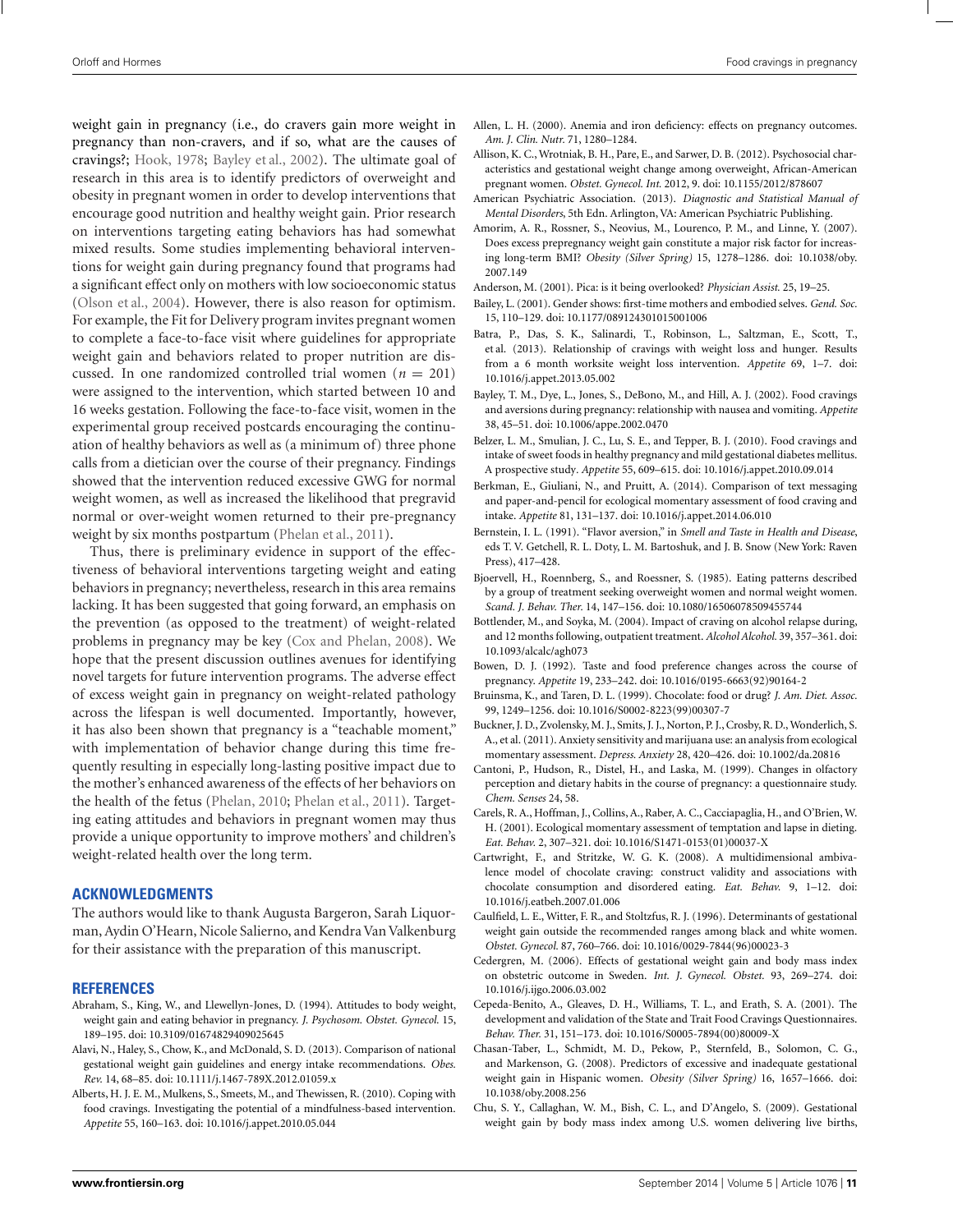<span id="page-11-0"></span>2004-2005: fueling future obesity. *Am. J. Obstet. Gynecol.* 200, 271.e1–271.e7. doi: 10.1016/j.ajog.2008.09.879

- Clark, M., and Ogden, J. (1999). The impact of pregnancy of eating behaviour and aspects of weight concern. *Int. J. Obes.* 23, 18–24. doi: 10.1038/sj.ijo.0800747
- Conway, R., Reddy, S., and Davies, J. (1999). Dietary restraint and weight gain during pregnancy. *Eur. J. Clin. Nutr.* 53, 849–853. doi: 10.1038/sj.ejcn.1600864
- Cooksey, N. R. (1995). Pica and olfactory craving of pregnancy: how deep are the secrets? *Birth* 22, 129–135. doi: 10.1111/j.1523-536X.1995.tb00688.x
- Copelton, D. A. (2007). "You are what you eat": nutritional norms, maternal deviance, and neutralization of women's prenatal diets. *Deviant Behav.* 28, 467–494. doi: 10.1080/01639620701252571
- Corbett, R. W., Ryan, C., and Weinrich, S. P. (2003). Pica in pregnancy: does it affect pregnancy outcomes? *MCN Am. J. Matern. Child Nurs.* 28, 183–188. doi: 10.1097/00005721-200305000-00009
- Cox, J. T., and Phelan, S. T. (2008). Nutrition during pregnancy. *Obstet. Gynecol. Clin. North Am.* 35, 369–383. doi: 10.1016/j.ogc.2008.04.001
- Crow, S. J., Keel, P. K., Thuras, P., and Mitchell, J. E. (2004). Bulimia symptoms and other risk behaviors during pregnancy in women with bulimia nervosa. *Int. J. Eat. Disord.* 36, 220–223. doi: 10.1002/eat.20031
- Crystal, S. R., Bowen, D. J., and Bernstein, I. L. (1999). Morning sickness and salt intake, food cravings, and food aversions. *Physiol. Behav.* 67, 181–187. doi: 10.1016/S0031-9384(99)00055-4
- Czeizel, A. E., and Puho, E. (2004). Association between severe nausea and vomiting in pregnancy and lower rates of preterm births. *Paediatr. Perinat. Epidemiol.* 18, 253–259. doi: 10.1111/j.1365-3016.2004.00568.x
- Dickens, G., and Trethowan,W. H. (1971). Cravings and aversions during pregnancy. *J. Psychosom. Res.* 15, 259–268. doi: 10.1016/0022-3999(71)90037-7
- Durkin, K., Rae, K., and Stritzke, W. G. K. (2012). The effect of images of thin and overweight body shapes on women's ambivalence towards chocolate. *Appetite* 58, 222–226. doi: 10.1016/j.appet.2011.09.027
- Dworkin, S. L., and Wachs, F. L. (2004). "Getting your body back": postindustrial fit motherhood in Shape Fit Pregnancy magazine. *Gend. Soc.* 18, 610–624. doi: 10.1177/0891243204266817
- Eastman, N. J., and Jackson, E. (1968). Weight relationships in pregnancy: I. The bearing of maternal weight gain and pre-pregnancy weight on birth weight in full term pregnancies*. Obstet. Gynecol. Surv.* 23, 1003–1025. doi: 10.1097/00006254- 196811000-00001
- Ehrenberg, H. M., Dierker, L., Milluzzi, C., and Mercer, B. (2003). Low maternal weight, failure to thrive in pregnancy, and adverse pregnancy outcomes. *Am. J. Obstet. Gynecol.* 189, 1726–1730. doi: 10.1016/S0002-9378(03)00860-3
- Evren, C., Durkaya,M., Evren, B., Dalbudak, E., and Cetin, R. (2012). Relationship of relapse with impulsivity, novelty seeking and craving in male alcohol-dependent inpatients. *Drug Alcohol Rev.* 31, 81–90. doi: 10.1111/j.1465-3362.2011.00303.x
- Fairburn, C. G., Stein, A., and Jones, R. (1992). Eating habits and eating disorders during pregnancy. *Psychosom. Med.* 54, 665–672. doi: 10.1097/00006842- 199211000-00006
- Fairburn, C. G., and Welch, S. L. (1990). The impact of pregnancy on eating habits and attitudes to shape and weight. *Int. J. Eat. Disord.* 9, 153–160. doi: 10.1002/1098-108X(199003)9:2<153::AID-EAT2260090204>3.0.CO;2-8
- Ferguson, S. G., and Shiffman, S. (2009). The relevance and treatment of cueinduced cravings in tobacco dependence. *J. Subst. Abuse Treat.* 36, 235–243. doi: 10.1016/j.jsat.2008.06.005
- Fessler, D.M. T. (2002). Reproductive immunosuppression and diet: an evolutionary perspective on pregnancy sickness and meat consumption. *Curr. Anthropol.* 43, 19–61. doi: 10.1086/324128
- Fessler, D. M. T., Eng, S. J., and Navarette, C. D. (2005). Elevated disgust sensitivity in the first trimester of pregnancy: evidence supporting the compensatory prophylaxis hypothesis. *Evol. Hum. Behav.* 26, 344–351. doi: 10.1016/j.evolhumbehav.2004.12.001
- Finley, D. A., Dewey, K. G., Lönnerdal, B., and Grivetti, L. E. (1985). Food choices of vegetarians and nonvegetarians during pregnancy and lactation. *J. Am. Diet. Assoc.* 85, 678–685.
- Flaxman, S. M., and Sherman, P. W. (2000). Morning sickness: a mechanism for protecting mother and embryo. *Q. Rev. Biol.* 75, 113–148. doi: 10.1086/393377
- Forman, E. M., Hofffman, K. L., McGrath, K. B., Herbert, J. D., Brandsma, L. L., and Lowe, M. R. (2007). A comparison of acceptance- and control-based strategies for coping with food cravings: an analog study. *Behav. Res. Ther.* 45, 2372–2386. doi: 10.1016/j.brat.2007.04.004
- Frankort, A., Roefs, A., Siep, N., Roebroeck, A., Havermans, R., and Jansen, A. (2014). The craving stops before you feel it: neural correlates of chocolate craving during cue exposure with response prevention. *Cereb. Cortex* 24, 1589–1600. doi: 10.1093/cercor/bht016
- Galtier-Dereure, F., Boegner, C., and Bringer, J. (2000). Obesity and pregnancy: complications and cost. *Am. J. Clin. Nutr.* 71, 1242S–1248S.
- Gee, A., and Troop, N. A. (2003). Shame, depressive symptoms and eating, weight and shape concerns in a non-clinical sample. *Eat. Weight Disord.* 8, 72–75. doi: 10.1007/BF03324992
- Geissler, P. W., Prince, R. J., Levene, M., Poda, C., Beckerleg, S. E., Mutemi, W., et al. (1999). Perceptions of soil-eating and anaemia among pregnant women on the Kenyan coast. *Soc. Sci. Med.* 48, 1069–1079. doi: 10.1016/S0277-9536(98)00409-2
- Gendall, K. A., Joyce, P. R., and Sullivan, P. F. (1997). Impact of definition on prevalence of food cravings in a random sample of young women. *Appetite* 28, 63–72. doi: 10.1006/appe.1996.0060
- Grenard, J., Stacy, A., Shiffman, S., Baraldi, A., MacKinnon, D., Lockhart, G., et al. (2013). Sweetened drink and snacking cues in adolescents. A study using ecological momentary assessment*. Appetite* 67, 61–73. doi: 10.1016/j.appet.2013. 03.016
- Hamilton, J., Fawson, S., May, J., Andrade, J., and Kavanagh, D. J. (2013). Brief guided imagery and body scanning interventions reduce food cravings. *Appetite* 71, 158–162. doi: 10.1016/j.appet.2013.08.005
- Han, Z., Mulla, S., Beyene, J., Liao, G., and McDonald, S. D. (2011). Maternal underweight and the risk of preterm birth and low birth weight: a systematic review and meta-analyses. *Int. J. Epidemiol.* 40, 65–101. doi: 10.1093/ije/ dyq195
- Harvey, L. J., Armah, C. N., Dainty, J. R., Foxall, R. J., Lewis, D. J., Langford, N. J., et al. (2005). Impact of menstrual blood loss and diet on iron deficiency among women in the UK. *Br. J. Nutr.* 94, 557–564. doi: 10.1079/BJN20051493
- Henry, J. D., and Crawford, J. R. (2005). The short-form version of the Depression Anxiety Stress Scales (DASS-21): construct validity and normative data in a large non-clinical sample. *Br. J. Clin. Psychol.* 44, 227–239. doi: 10.1348/014466505X29657
- Hill, A. J. (2007). The psychology of food craving. *Proc. Nutr. Soc.* 66, 277–285. doi: 10.1017/S0029665107005502
- Hill, B., Skouteris, H., McCabe, M., Milgrom, J., Kent, B., Herring, S. J., et al. (2013). A conceptual model of psychosocial risk and protective factors for excessive gestational weight gain. *Midwifery* 29, 110–114. doi: 10.1016/j.midw.2011. 12.001
- Hilson, J. A., Rasmussen, K. M., and Kjolhede, C. L. (1997). Maternal obesity and breastfeeding success in a rural population of white women. *Am. J. Clin. Nutr.* 66, 1371–1378.
- Hilson, J. A., Rasmussen, K. M., and Kjolhede, C. L. (2006). Excessive weight gain during pregnancy is associated with earlier termination of breast-feeding among white women. *J. Nutr.* 136, 140–146.
- Hollitt, S., Kemps, E., Tiggemann, M., Smeets, E., and Mills, J. S. (2010). Components of attentional bias for food cues among restrained eaters. *Appetite* 54, 309–313. doi: 10.1016/j.appet.2009.12.005
- Hook, E. B. (1978). Dietary cravings and aversions during pregnancy. *Am. J. Clin. Nutr.* 31, 1355–1362.
- Hook, E. B. (1980). Influence of pregnancy on dietary selection. *Int. J. Obes.* 4, 338–340.
- Hormes, J. M. (2014). "Perimenstrual chocolate craving: from pharmacology and physiology to cognition and culture," in *Handbook of Diet and Nutrition in the Menstrual Cycle, Conception, and Fertility*, eds C. Hollins-Martin, O. van den Akker, C. K. Martin, and V. C. Preedy (Wageningen: Wageningen Academic Publishers).
- Hormes, J. M., and Rozin, P. (2009). Perimenstrual chocolate craving: what happens after menopause? *Appetite* 53, 256–259. doi: 10.1016/j.appet.2009.07.003
- Hormes, J. M., and Rozin, P. (2010). Does "craving" carve nature at the joints? Absence of a synonym for craving in most languages. *Addict. Behav.* 35, 459–463. doi: 10.1016/j.addbeh.2009.12.031
- Hormes, J.M., and Rozin, P. (2011). The temporal dynamics of ambivalence: changes in positive and negative affect in relation to consumption of an "emotionally charged" food. *Eat. Behav.* 12, 219–221. doi: 10.1016/j.eatbeh.2011.02.001
- Hormes, J. M., and Timko, C. A. (2011). All cravings are not created equal: correlates of menstrual versus non-cyclic chocolate craving. *Appetite* 57, 1–5. doi: 10.1016/j.appet.2011.03.008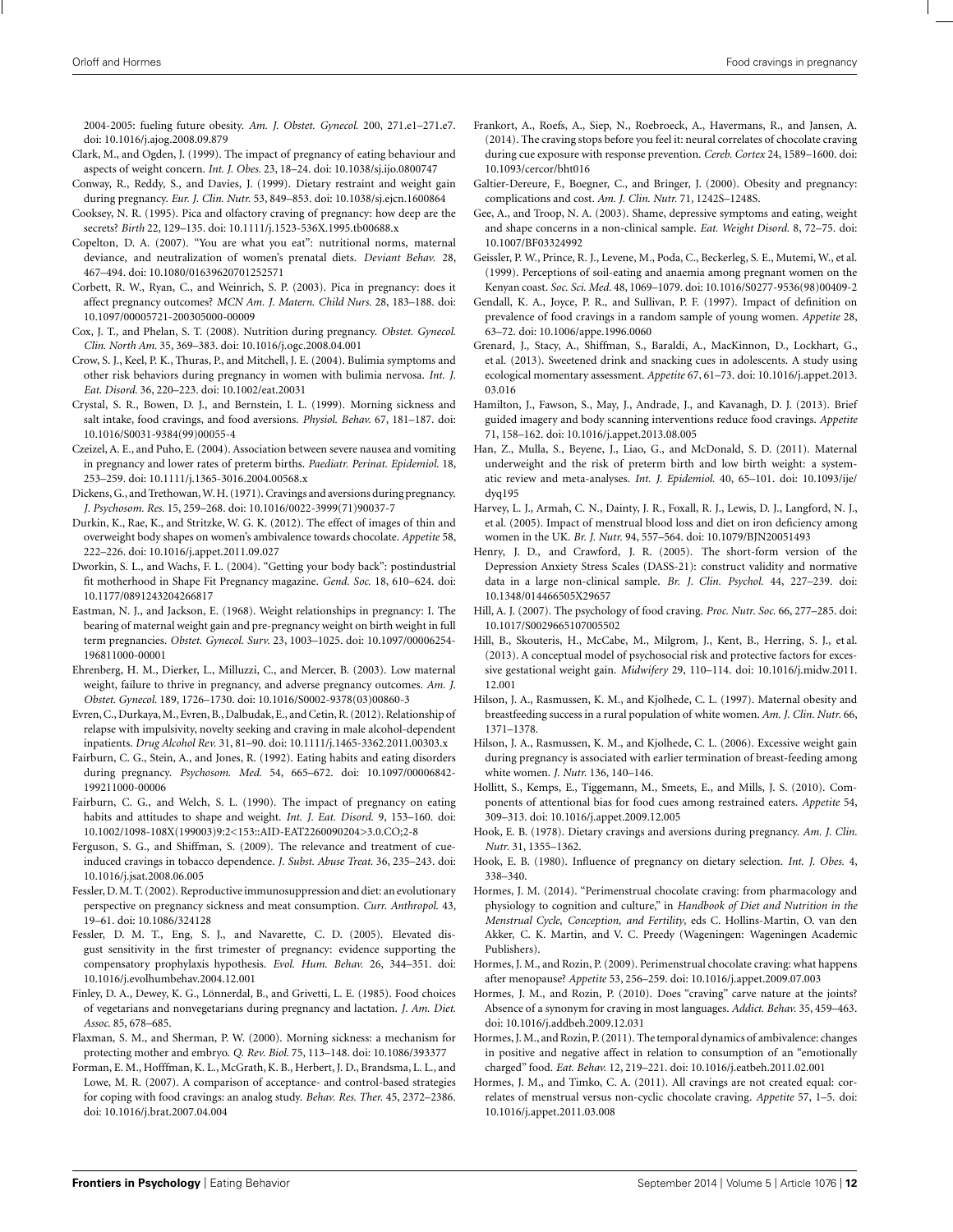- <span id="page-12-0"></span>Horner, R. D., Lackey, C. J., Kolasa, K., and Warren, K. (1991). Pica practices of pregnant women. *J. Am. Diet. Assoc.* 91, 34–39.
- Howie, L. D., Parker, J. D., and Schoendorf, K. C. (2003). Excessive maternal weight gain patterns in adolescents. *J. Am. Diet. Assoc.* 103, 1653–1657. doi: 10.1016/j.jada.2003.09.040
- Hudson, J. I., Hiripi, E., Pope, H. G. Jr., and Kessler, R. C. (2007). The prevalence and correlates of eating disorders in the National Comorbidity Survey Replication. *Biol. Psychiatry* 61, 348–358. doi: 10.1016/j.biopsych.2006.03.040
- Hui, A. L., Sevenhuysen, G., Harvey, D., and Salamon, E. (2014). Food choice decision-making by women with gestational diabetes. *Can. J. Diabetes* 38, 26–31. doi: 10.1016/j.jcjd.2013.08.263
- Kaiser, L. L., Allen, L., and American Dietetic Association. (2002). Position of the American Dietetic Association: nutrition and lifestyle for a healthy pregnancy outcome. *J. Am. Diet. Assoc.* 102, 1479–1490.
- Kaiser, L. L., Allen, L., and American Dietetic Association. (2008). Position of the American Dietetic Association: nutrition and lifestyle for a healthy pregnancy outcome. *J. Am. Diet. Assoc.* 108, 553–561. doi: 10.1016/j.jada.2008. 01.030
- Kaiser, L. L., Allen, L., and American Dietetic Association. (2009). Position of the American Dietetic Association and American Society for Nutrition: obesity, reproduction, and pregnancy outcomes. *J. Am. Diet. Assoc.* 109, 918–927. doi: 10.1016/j.jada.2009.03.020
- Kales, E. F. (1990). Macronutrient analysis of binge eating in bulimia. *Physiol. Behav.* 48, 837–840. doi: 10.1016/0031-9384(90)90236-W
- Kemps, E., and Tiggemann, M. (2009). Attentional bias for craving-related (chocolate) food cues. *Exp. Clin. Psychopharmacol.* 17, 425–433. doi: 10.1037/a0017796
- King, J. C. (2000). Physiology of pregnancy and nutrient metabolism. *Am. J. Clin. Nutr.* 71(Suppl. 5), 1218S–1225S.
- Komatsu, S. (2008). Rice and sushi cravings: a preliminary study of food craving among Japanese females. *Appetite* 50, 353–358. doi: 10.1016/j.appet.2007.08.012
- Kuga, M., Ikeda, M., Suzuki, K., and Takeuchi, S. (2002). Changes in gustatory sense during pregnancy. *Acta Otolaryngol.* 122, 146–153. doi: 10.1080/00016480260046544
- Lafay, L., Thomas, F., Mennen, L., Charles, M. A., Eschwege, E., and Borys, J. M. (2001). Gender differences in the relation between food cravings and mood in an adult community: results from the Fleurbaix Laventie Ville Sante study. *Int. J. Eat. Disord.* 29, 195–204. doi: 10.1002/1098-108X(200103)29:2<195::AID-EAT1009>3.0.CO;2-N
- Laraia, B., Messer, L., Evenson, K., and Kaufman, J. S. (2007). Neighborhood factors associated with physical activity and adequacy of weight gain during pregnancy. *J. Urban Health* 84, 793–806. doi: 10.1007/s11524-007-9217-z
- Laraia, B., Siega-Riz, A. M., Dole, N., and London, E. (2009). Pregravid weight is associated with prior dietary restraint and psychosocial factors during pregnancy. *Obesity (Silver Spring)* 17, 550–558. doi: 10.1038/oby.2008.585
- Lawson, C. C., LeMasters, G. K., and Wilson, K. A. (2004). Changes in caffeine consumption as a signal of pregnancy. *Reprod. Toxicol.* 18, 625–633. doi: 10.1016/j.reprotox.2004.03.004
- Linne, Y., Dye, L., Barkeling, B., and Rossner, S. (2004). Long-term weight development in women: a 15-year follow-up of the effects of pregnancy. *Obes. Res.* 12, 1166–1178. doi: 10.1038/oby.2004.146
- Lowe, M. R. (2003). Self-regulation of energy intake in the prevention and treatment of obesity: is it feasible? *Obes. Res.* 11, 44S–59S. doi: 10.1038/oby. 2003.223
- Lowe, M. R., and Levine, A. S. (2005). Eating motives and the controversy over dieting: eating less than needed versus less than wanted. *Obes. Res.* 13, 797–806. doi: 10.1038/oby.2005.90
- Macdiarmid, J. I., and Hetherington, M. M. (1995). Mood modulation by food: an exploration of affect and cravings in 'chocolate addicts'. *Br. J. Clin. Psychol.* 34, 129–138. doi: 10.1111/j.2044-8260.1995.tb01445.x
- Marhe, R., Waters, A. J., van de Wetering, B. M., and Franken, I. A. (2013). Implicit and explicit drug-related cognitions during detoxification treatment are associated with drug relapse: an ecological momentary assessment study. *J. Consult. Clin. Psychol.* 81, 1–12. doi: 10.1037/a0030754
- Massey, A., and Hill, A. J. (2012). Dieting and food craving. A descriptive, quasiprospective study. *Appetite* 58, 781–785. doi: 10.1016/j.appet.2012.01.020
- Meades, R., and Ayers, S. (2011). Anxiety measures validated in perinatal populations: a systematic review. *J. Affect. Disord.* 133, 1–15. doi: 10.1016/j.jad.2010.10.009
- Mela, D. J., and Rogers, P. J. (1998). *Food, Eating, and Obesity: The Psychobiological Basis of Appetite and Weight Control*. London: Chapman & Hall.
- Meule, A., Freund, R., Skirde, A. K., Vogele, C., and Kubler, A. (2012). Heart rate variability biofeedback reduces food cravings in high food cravers. *Appl. Psychophysiol. Biofeedback* 37, 241–251. doi: 10.1007/s10484-012- 9197-y
- Micali, N., Treasure, J., and Simonoff, E. (2007). Eating disorders symptoms in pregnancy: a longitudinal study of women with recent and past eating disorders and obesity. *J. Psychosom. Res.* 63, 297–303. doi: 10.1016/j.jpsychores.2007. 05.003
- Michener, W., and Rozin, P. (1994). Pharmacological versus sensory factors in the satiation of chocolate craving. *Physiol. Behav.* 56, 419–422. doi: 10.1016/0031- 9384(94)90283-6
- Michener, W., Rozin, P., Freeman, E., and Gale, L. (1999). The role of low progesterone and tension as triggers of perimenstrual chocolate and sweets craving: some negative experimental evidence. *Physiol. Behav.* 67, 417–420. doi: 10.1016/S0031-9384(99)00094-3
- Mills, M. E. (2007). Craving more than food: the implications of pica in pregnancy. *Nurs. Womens Health* 11, 266–273. doi: 10.1111/j.1751-486X.2007.00156.x
- Mumford, G. K., Evans, S. M., Kaminski, B. J., Preston, K. L., Sannerud, C. A., Silverman, K., et al. (1994). Discriminative stimulus and subjective effects of theobromine and caffeine in humans. *Psychopharmacology (Berl.)* 115, 1–8. doi: 10.1007/BF02244744
- Mumford, S. L., Siega-Riz, A. M., Herring, A., and Evenson, K. R. (2008). Dietary restraint and gestational weight gain. *J. Am. Diet. Assoc.* 108, 1646–1653. doi: 10.1016/j.jada.2008.07.016
- Nohr, E. A., Vaeth, M., Baker, J. L., Sorensen, T., Olsen, J., and Rasmussen, K. M. (2008). Combined associations of prepregnancy body mass index and gestational weight gain with the outcome of pregnancy. *Am. J. Clin. Nutr.* 87, 1750–1759.
- Nordin, S., Broman, D. A., Olofsson, J. K., and Wulff, M. (2004). A longitudinal descriptive study of self-reported abnormal smell and taste perception in pregnant women. *Chem. Senses* 29, 391–402. doi: 10.1093/chemse/bjh040
- National Research Council and Institute of Medicine. (2007). *Influence of Pregnancy Weight on Maternal and Child Health (Workshop Report)*. Washington, DC: The National Academies Press.
- Nyaruhucha, C. N. (2009). Food cravings, aversions and pica among pregnant women in Dar es Salaam, Tanzania. *Tanzan. J. Health Res.* 11, 29–34.
- Obeyesekere, G. (1963). Pregnancy Cravings (Doula-Duka) in relation to social structure and personality in a Sinhalese village. *Am. Anthropol.* 65, 323–342. doi: 10.1525/aa.1963.65.2.02a00080
- Oken, E., Rifas-Shiman, S. L., Field, A. E., Frazier, A. L., and Gillman, M. W. (2010). Maternal gestational weight gain and offspring weight in adolescence. *Obstet. Gynecol.* 112, 999–1006. doi: 10.1097/AOG.0b013e31818a5d50
- Oken, E., Taveras, E. M., Kleinman, K. P., Rich-Edwards, J. W., and Gillman, M. W. (2007). Gestational weight gain and child adiposity at age 3 years. *Am. J. Obstet. Gynecol.* 196, 322.e1–322.e8. doi: 10.1016/j.ajog.2006.11.027
- Olson, C. M., and Strawderman, M. S. (2008). The relationship between food insecurity and obesity in rural childbearing women. *J. Rural Health* 24, 60–66. doi: 10.1111/j.1748-0361.2008.00138.x
- Olson, C. M., Strawderman, M. S., and Reed, R. G. (2004). Efficacy of an intervention to prevent excessive gestational weight gain. *Am. J. Obstet. Gynecol.* 191, 530–536. doi: 10.1016/j.ajog.2004.01.027
- Olusanya, J. O., and Ogundipe, F. O. (2009). Food aversion and craving among pregnant women in Akure, Ondo State, Nigeria. *J. Trop. Med.* 4, 100–103.
- Osman, J. L., and Sobal, J. (2006). Chocolate cravings in American and Spanish individuals: biological and cultural influences. *Appetite* 47, 290–301. doi: 10.1016/j.appet.2006.04.008
- Ota, E., Haruna, M., Suzuki, M., Anh, D. D., Tho, L. H., Tam, N. T. T., et al. (2011). Maternal body mass index and gestational weight gain and their association with perinatal outcomes in Viet Nam. *Bull. World Health Organ.* 89, 127–136. doi: 10.2471/BLT.10.077982
- Parker, S., Kamel, N., and Zellner, D. A. (2003). Food craving patterns in Egypt: comparisons with North America and Spain. *Appetite* 40, 193–195. doi: 10.1016/S0195-6663(02)00160-5
- Patil, C. L. (2012). Appetite sensations in pregnancy among agropastoral women in rural Tanzania. *Ecol. Food Nutr.* 51, 431–443. doi: 10.1080/03670244.2012.696012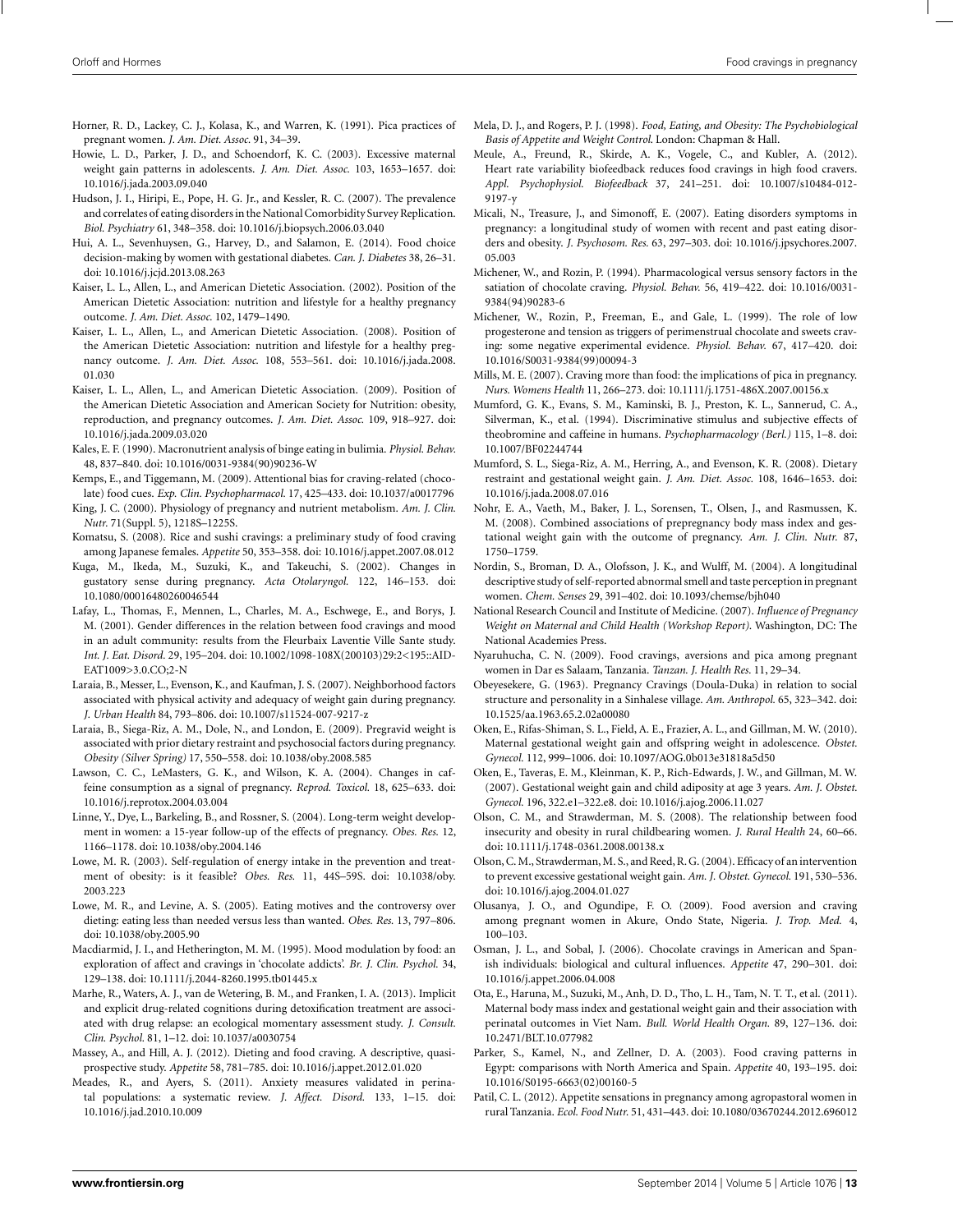- <span id="page-13-0"></span>Paul, K. H., Graham, M. L., and Olson, C. M. (2013). The web of risk factors for excessive gestational weight gain in low income women. *Matern. Child Health J.* 17, 344–351. doi: 10.1007/s10995-012-0979-x
- Pelchat, M. L. (1997). Food cravings in young and elderly adults. *Appetite* 28, 103–113. doi: 10.1006/appe.1996.0063
- Pelchat, M. L. (2002). Of human bondage: food craving, obsession, compulsion, and addiction. *Physiol. Behav.* 76, 347–352. doi: 10.1016/S0031-9384(02)00757-6
- Pelchat, M. L., Johnson, A., Chan, R., Valdez, J., and Ragland, J. D. (2004). Images of desire: food-craving activation during fMRI. *Neuroimage* 23, 1486–1493. doi: 10.1016/j.neuroimage.2004.08.023
- Pelchat, M. L., and Schaeffer, S. (2000). Dietary monotony and food cravings in young and elderly adults. *Physiol. Behav.* 68, 353–359. doi: 10.1016/S0031- 9384(99)00190-0
- Phelan, S. (2010). Pregnancy: a "teachable moment" for weight control and obesity prevention. *Am. J. Obstet. Gynecol.* 202, 135.e1–135.e8. doi: 10.1016/j.ajog.2009.06.008
- Phelan, S., Phipps, M. G., Abrams, B., Darroch, F., Schaffner, A., and Wing, R. R. (2011). Randomized trial of a behavioral intervention to prevent excessive gestational weight gain: the fit for delivery study. *Am. J. Clin. Nutr.* 93, 772–779. doi: 10.3945/ajcn.110.005306
- Placanica, J. L., Faunce, G. J., and Soames Job, R. F. (2002). The effect of fasting on attentional biases for food and body shape/weight words in high and low eating disorder inventory scorers. *Int. J. Eat. Disord.* 32, 79–90. doi: 10.1002/eat.10066
- Pope, J., Skinner, J. D., and Carruth, B. R. (1992). Cravings and aversions of pregnant adolescents. *J. Am. Diet. Assoc.* 92, 1479–1482.
- Profet, M. (1992). "Pregnancy sickness as adaptation: a deterrent to maternal ingestion of teratogens," in *The Adapted Mind: Evolutionary Psychology and The Generation Of Culture*, eds J. H. Barkow, L. Cosmides, and J. Tooby (New York: Oxford University Press).
- Rasmussen, K. M., and Yaktine, A. L. (eds). (2009). *Weight Gain During Pregnancy: Reexamining the Guidelines*. Washington, DC: The National Academies Press.
- Rodin, J., Mancuso, J., Granger, J., and Nelbach, E. (1991). Food cravings in relation to body mass index, restraint and estradiol levels: a repeated measures study in healthy women. *Appetite* 17, 177–185. doi: 10.1016/0195-6663(91)90020-S
- Rodriguez-Martin, B. C., Gomez-Quintana, A., Diaz-Martinez, G., and Molerio-Perez, O. (2013). Bibliotherapy and food cravings control. *Appetite* 65, 90–95. doi: 10.1016/j.appet.2013.02.006
- Rogers, P. J., and Smit, H. J. (2000). Food craving and food addiction: a critical review of the evidence from a biopsychosocial perspective. *Pharmacol. Biochem. Behav.* 66, 3–14. doi: 10.1016/S0091-3057(00)00197-0
- Rooney, B. L., and Schauberger, C. W. (2002). Excess pregnancy weight gain and long-term obesity: one decade later. *Obstet. Gynecol.* 100, 245–252. doi: 10.1016/S0029-7844(02)02125-7
- Rooney, B. L., Schauberger, C. W., and Mathiason, M. A. (2005). Impact of perinatal weight change on long-term obesity and obesity-related illness. *Obstet. Gynecol.* 106, 1349–1356. doi: 10.1097/01.AOG.0000185480.09068.4a
- Rozin, P., Levine, E., and Stoess, C. (1991). Chocolate craving and liking. *Appetite* 17, 199–212. doi: 10.1016/0195-6663(91)90022-K
- Scholl, T. O., Hediger, M. L., Schall, J. I., Ances, I. G., and Smith, W. K. (1995). Gestational weight gain, pregnancy outcome, and postpartum weight retention. *Obstet. Gynecol.* 86, 423–427. doi: 10.1016/0029-7844(95)00190-3
- Schwab, E. B., and Axelson, M. L. (1984). Dietary changes of pregnant women: compulsions and modifications. *Ecol. Food Nutr.* 14, 143–153. doi: 10.1080/03670244.1984.9990781
- Sherman, P. W., and Flaxman, S. M. (2002). Nausea and vomiting of pregnancy in an evolutionary perspective. *Am. J. Obstet. Gynecol.* 186, S190–S197. doi: 10.1067/mob.2002.122593
- Shivley, C. A., and Tarka, S. M. (1984). "Methylxanthine composition and consumption patterns of cocoa and chocolate products," in *The Methylxanthine Beverages and Foods: Chemistry, Consumption and Health Effects*, ed. G. Spiller (New York: Alan R. Liss, Inc.), 158, 149–178.
- Sinha, R., Garcia, M., Paliwal, P., Kreek, M. J., and Rounsaville, B. J. (2006). Stress-induced cocaine craving and hypothalamic-pituitary-adrenal responses are predictive of cocaine relapse outcomes. *Arch. Gen. Psychiatry* 63, 324–331. doi: 10.1001/archpsyc.63.3.324
- Skinner, J. D., Pope, J. F., and Carruth, B. R. (1998). Alterations in adolescents' sensory taste preferences during and after pregnancy. *J. Adolesc. Health* 22, 43–49. doi: 10.1016/S1054-139X(97)00207-3
- Smeets, E., Roefs, A., and Jansen, A. (2009). Experimentally induced chocolate craving leads to an attentional bias in increased distraction but not speeded detection. *Appetite* 53, 370–375. doi: 10.1016/j.appet.2009.07.020
- Smit, H. J., Gaffan, E. A., and Rogers, P. J. (2004). Methylxanthines are the pharmacologically active constituents of chocolate. *Psychopharmacology (Berl.)* 176, 412–419. doi: 10.1007/s00213-004-1898-3
- Snow, L. F., and Johnson, S. M. (1978). Folklore, food, female reproductive cycle. *Ecol. Food Nutr.* 4, 41–49. doi: 10.1080/03670244.1978.9990510
- Soares, R. M., Nunes, M. A., Schmidt, M. I., Giacomello, A., Manzolli, P., Camey, S., et al. (2009). Inappropriate eating behaviors during pregnancy: prevalence and associated factors among pregnant women attending primary care in southern Brazil. *Int. J. Eat. Disord.* 42, 387–393. doi: 10.1002/eat.20643
- Steinmetz, A. R., Abrams, E. T., and Young, S. L. (2012). Patterns of nausea, vomiting, aversions, and cravings during pregnancy on Pemba Island, Zanzibar, Tanzania. *Ecol. Food Nutr.* 51, 418–430. doi: 10.1080/03670244.2012.696011
- Stice, E., Telch, C. F., and Rizvi, S. L. (2000). Development and validation of the eating disorder diagnostic scale: a brief self-report measure of anorexia, bulimia, and binge-eating disorder. *Psychol. Assess.* 12, 123–131. doi: 10.1037/1040-3590.12.2.123
- Stotland, N. E., Hopkins, L. M., and Caughey, A. B. (2004). Gestational weight gain, macrosomia, and risk of cesarean birth in nondiabetic nuliparas. *Obstet. Gynecol.* 104, 671–677. doi: 10.1097/01.AOG.0000139515.97799.f6
- Stunkard, A. J., and Messick, S. (1985). The three-factor eating questionnaire to measure dietary restraint, disinhibition and hunger. *J. Psychosom. Res.* 29, 71–83. doi: 10.1016/0022-3999(85)90010-8
- Swinburn, B., Egger, G., and Raza, F. (1999). Dissecting obesogenic environments: the development and application of a framework for identifying and prioritizing environmental interventions for obesity. *Prev. Med.* 29, 563–570. doi: 10.1006/pmed.1999.0585
- Thihalolipavan, S., Candalla, B. M., and Ehrlich, J. (2013). Examining pica in NYC pregnant women with elevated blood lead levels. *Matern. Child Health J.* 17, 49–55. doi: 10.1007/s10995-012-0947-5
- Thompson, J. K., and Stice, E. (2001). Thin-ideal internalization: mounting evidence for a new risk factor for body-image disturbance and eating pathology. *Curr. Dir. Psychol. Sci.* 10, 181–183. doi: 10.1111/1467-8721.00144
- Thorsdottir, I., Torfadottir, J. E., Birgisdottir, B. E., and Geirsson, R. T. (2002). Weight gain in women of normal weight before pregnancy: complications in pregnancy or delivery and birth outcomes. *Obstet. Gynecol.* 99, 799–806. doi: 10.1016/S0029-7844(02)01946-4
- Tierson, F. D., Olsen, C. L., and Hook, E. B. (1985). Influence of cravings and aversions on diet in pregnancy. *Ecol. Food Nutr.* 17, 117–129. doi: 10.1080/03670244.1985.9990886
- Tovar, A., Chasan-Taber, L., Bermudez, O. I., Hyatt, R. R., and Must, A. (2010). Knowledge, attitudes, and beliefs regarding weight gain during pregnancy among Hispanic women. *Matern. Child Health J.* 14, 938–949. doi: 10.1007/s10995-009- 0524-8
- Turner, R. E., Langkamp-Henken, B., Littell, R. C., Lukowski, M. J., and Suarez, M. F. (2003). Comparing nutrient intake from food to the estimated average requirements shows middle- to upper-income pregnant women lack iron and possibly magnesium. *J. Am. Diet. Assoc.* 103, 461–466.
- Vahratian, A., Siega-Riz, A. M., Savitz, D. A., and Zhang, J. (2005). Maternal pre-pregnancy overweight and obesity and the risk of cesarean delivery in nulliparous women. *Ann. Epidemiol.* 15, 467–474. doi: 10.1016/j.annepidem.2005. 02.005
- Vander Wal, J. S., Johnston, J. S., and Dhurandhar, N. V. (2007). Psychometric properties of the state trait food craving questionnaire among overweight and obese persons. *Eat. Behav.* 8, 211–223. doi: 10.1016/j.eatbeh.2006.06.002
- Van Strien, T., Frijters, J. E., Bergers, G., and Defares, P. B. (1986). The Dutch Eating Behavior Questionnaire (DEBQ) for assessment of restrained, emotional, and external eating behavior. *Int. J. Eat. Disord.* 5, 295–315. doi: 10.1002/1098- 108X(198602)5:2<295::AID-EAT2260050209>3.0.CO;2-T
- von Kries, R., Ensenauer, R., Beyerlein, A., Amann-Gassner, U., Hauner, H., and Schaffrath Rosario, A. (2011). Gestational weight gain and overweight in children: results from the cross-sectional German KiGGS study. *Int. J. Pediatr. Obes.* 6, 45–52. doi: 10.3109/17477161003792564
- Waters, A., Szeto, E.,Wetter, D., Cinciripini, P., Robinson, J., and Li, Y. (2014). Cognition and craving during smoking cessation: an ecological momentary assessment study. *Nicotine Tob. Res.* 16, S111–S118. doi: 10.1093/ntr/ntt108